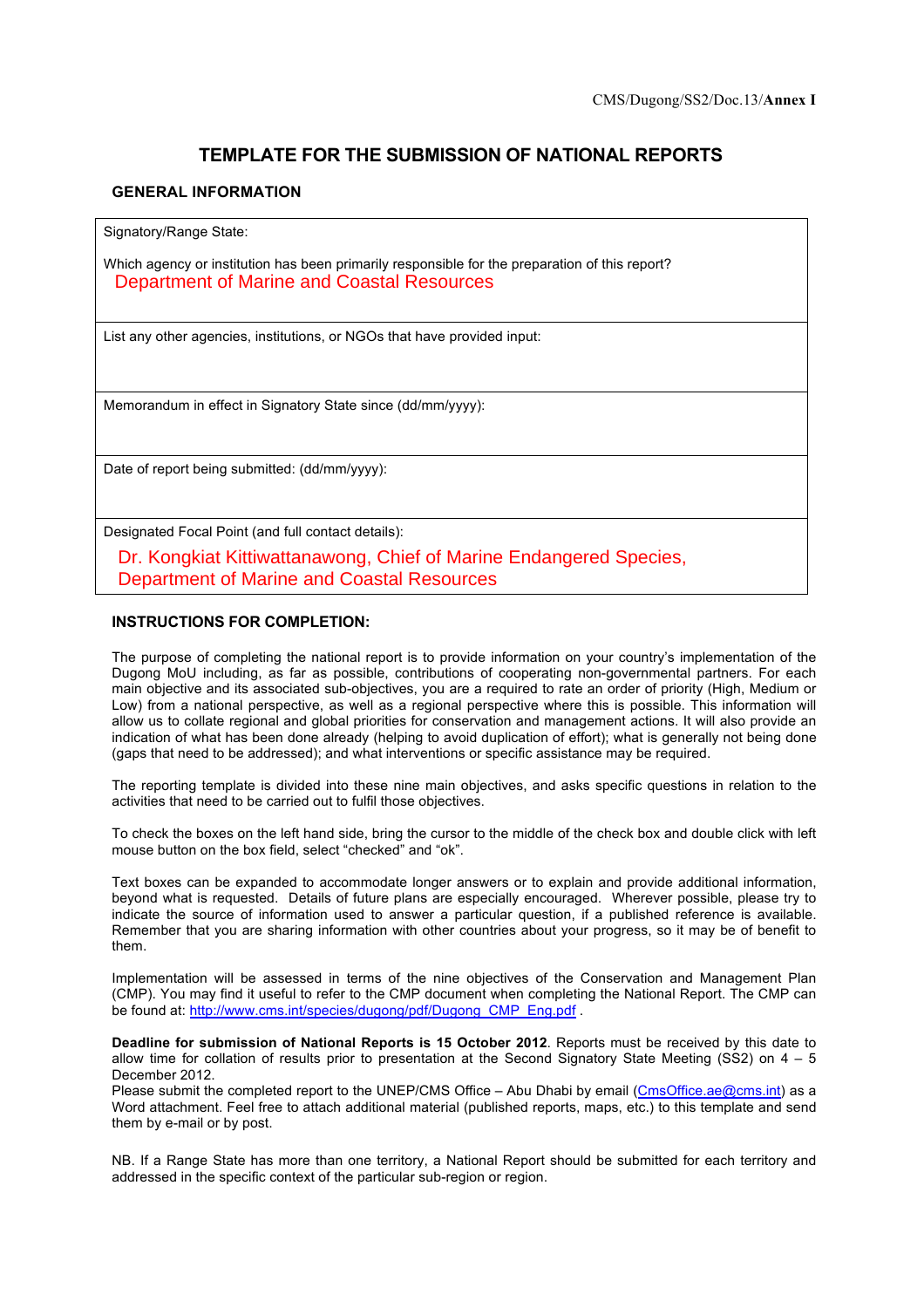### **OBJECTIVE 1: REDUCE DIRECT AND INDIRECT CAUSES OF DUGONG MORTALITY**

# **1.1 Threats Facing Dugong Populations**

What has your country done to identify, assess and evaluate the threats to dugong populations? What kind of measures has your country developed to address these threats? Please check box when applicable and provide a specific description on the free text field\* below.

|   |           |   |              | <b>Status of Completion</b> |           |                                                                                                                             | <b>Ease of Implementation</b>                                                                                                                                        |          |   |  |
|---|-----------|---|--------------|-----------------------------|-----------|-----------------------------------------------------------------------------------------------------------------------------|----------------------------------------------------------------------------------------------------------------------------------------------------------------------|----------|---|--|
|   |           |   |              |                             |           | <b>P</b> – Partially Completed<br>$C$ – Completed                                                                           | $E - Easy$ : The country has the required resources and expertise                                                                                                    |          |   |  |
| P | C         | O | $\mathsf{N}$ | <b>PI</b>                   | <b>NA</b> | O - Completed, but out of date                                                                                              | M – Moderate: Had to seek specialised expertise of invest substantial resources to complete.                                                                         | Е        | M |  |
|   |           |   |              |                             |           | $N - Not$ done, not planned                                                                                                 | D - Difficult: Expended all available resources on this activity / possibly to the detriment of other                                                                |          |   |  |
|   |           |   |              |                             |           | $PI - Planned$                                                                                                              | $NA$ – Not Applicable   activities. May require assistance in the future.                                                                                            |          |   |  |
|   |           |   |              |                             |           | Established baseline data collection and monitoring programmes to gather information on the nature and magnitude of threats |                                                                                                                                                                      |          |   |  |
|   |           |   |              |                             |           | Regularly updated existing data on threats to dugong populations and their habitats                                         |                                                                                                                                                                      |          |   |  |
|   |           |   |              |                             |           |                                                                                                                             | Determined those populations affected by traditional subsistence and customary use, incidental capture in fisheries, and other sources of<br>$\overline{\mathbb{Z}}$ |          |   |  |
|   | mortality |   |              |                             |           |                                                                                                                             |                                                                                                                                                                      |          |   |  |
|   |           |   |              |                             |           | Conducted socio-economic studies among communities that interact with dugongs and their habitats                            |                                                                                                                                                                      |          |   |  |
|   |           |   |              |                             |           | Implemented programmes to correct adverse social and economic incentives that threaten dugong populations                   |                                                                                                                                                                      |          |   |  |
|   |           |   |              |                             |           |                                                                                                                             | Facilitated the development of means of subsistence to minimise resultant adverse social and economic impacts                                                        |          |   |  |
|   |           |   |              |                             |           |                                                                                                                             | Enacted, where not already in place, legislation and prohibited the direct use (capture or killing) of, and domestic trade in, dugongs their                         |          |   |  |
|   |           |   |              |                             |           |                                                                                                                             | parts or products, whilst allowed exceptions for traditional subsistence or customary use                                                                            | $\angle$ |   |  |
|   |           |   |              |                             |           | Established management programmes to enforce such legislation                                                               |                                                                                                                                                                      |          |   |  |
|   |           |   |              |                             |           |                                                                                                                             | Negotiated, where appropriate, management agreements in consultation with other concerned States                                                                     |          |   |  |
|   |           |   |              |                             |           | Identified resources and sources of funding for the above programmes                                                        |                                                                                                                                                                      |          |   |  |
|   |           |   |              |                             |           | Other, please describe:                                                                                                     |                                                                                                                                                                      |          |   |  |
|   |           |   |              |                             |           |                                                                                                                             |                                                                                                                                                                      |          |   |  |
|   |           |   |              |                             |           |                                                                                                                             |                                                                                                                                                                      |          |   |  |

*\* Free text field for specific descriptions of actions taken. Use additional paper if necessary. If you ticked O for Completed but out of Date, above, please provide date details.*

**Rate Objective 1.1 as a National priority: High <b>△ Medium** △ Low △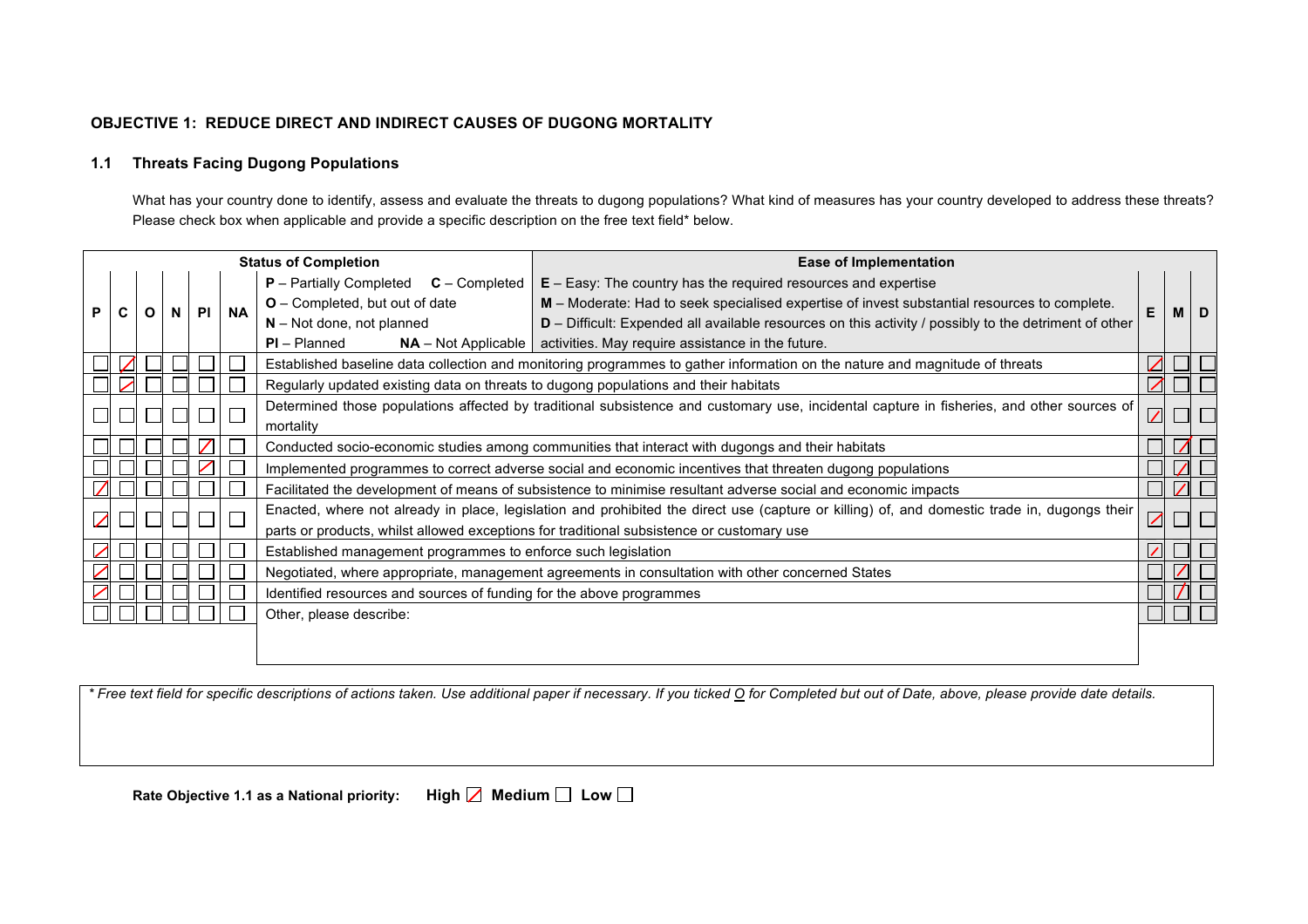### **1.2 Dugong Mortality in Fishing Activities**

What has your country done in order to reduce, to the greatest extent practicable, the incidental capture and mortality of dugong in the course of fishing activities? Please check box when applicable and provide a specific description on the free text field\* below.

|   |                                                                                                                                              | <b>Status of Completion</b> |   |           |           |                                                                                                                                                | <b>Ease of Implementation</b>                                                                                                                    |   |  |            |
|---|----------------------------------------------------------------------------------------------------------------------------------------------|-----------------------------|---|-----------|-----------|------------------------------------------------------------------------------------------------------------------------------------------------|--------------------------------------------------------------------------------------------------------------------------------------------------|---|--|------------|
|   |                                                                                                                                              |                             |   |           |           | $P$ – Partially Completed<br>$C$ – Completed                                                                                                   | $E - Easy$ : The country has the required resources and expertise                                                                                |   |  |            |
| P |                                                                                                                                              |                             | N | <b>PI</b> | <b>NA</b> | O - Completed, but out of date                                                                                                                 | M – Moderate: Had to seek specialised expertise of invest substantial resources to complete.                                                     | E |  | <b>MID</b> |
|   |                                                                                                                                              |                             |   |           |           | $N - Not$ done, not planned                                                                                                                    | $D$ – Difficult: Expended all available resources on this activity / possibly to the detriment of other                                          |   |  |            |
|   |                                                                                                                                              |                             |   |           |           | $PI - Planned$<br>$NA - Not Applicable$                                                                                                        | activities. May require assistance in the future.                                                                                                |   |  |            |
|   |                                                                                                                                              |                             |   |           |           |                                                                                                                                                | Developed and used gear, devices and techniques to minimise incidental capture of dugongs in artisanal and commercial fisheries, such as the use |   |  |            |
|   | of alternative gears and spatial closures or limit or control the use of gears known to be harmful to dugongs throughout the range of dugong |                             |   |           |           |                                                                                                                                                |                                                                                                                                                  |   |  |            |
|   |                                                                                                                                              |                             |   |           |           | Developed procedures and extension programmes to promote implementation of these measures                                                      |                                                                                                                                                  |   |  |            |
|   |                                                                                                                                              |                             |   |           |           | Exchanged information and, upon request, provide technical assistance to together Signatory and cooperating States to promote these activities |                                                                                                                                                  |   |  |            |
|   |                                                                                                                                              |                             |   |           |           |                                                                                                                                                | Liaised and coordinated with fishing industries, fisheries management organisations and community groups to develop and implement these          |   |  |            |
|   |                                                                                                                                              |                             |   |           |           | activities                                                                                                                                     |                                                                                                                                                  |   |  |            |
|   |                                                                                                                                              |                             |   |           |           |                                                                                                                                                | Developed and implemented net retention and recycling schemes to minimise the disposal of fishing gear at sea and on beaches                     |   |  |            |
|   |                                                                                                                                              |                             |   |           |           | Provided and ensured the use of onshore facilities for the disposal of ship-borne waste                                                        |                                                                                                                                                  |   |  |            |
|   |                                                                                                                                              |                             |   |           |           | Other, please describe:                                                                                                                        |                                                                                                                                                  |   |  |            |
|   |                                                                                                                                              |                             |   |           |           |                                                                                                                                                |                                                                                                                                                  |   |  |            |
|   |                                                                                                                                              |                             |   |           |           |                                                                                                                                                |                                                                                                                                                  |   |  |            |

*\* Free text field for specific descriptions of actions taken. Use additional paper if necessary. If you ticked O for Completed but out of Date, above, please provide date details.*

**Rate Objective 1.2 as a National priority: High <b>Z** Medium **D** Low **D**<br>Rate Objective 1.2 as a Regional priority: High **D** Medium **D** Low D

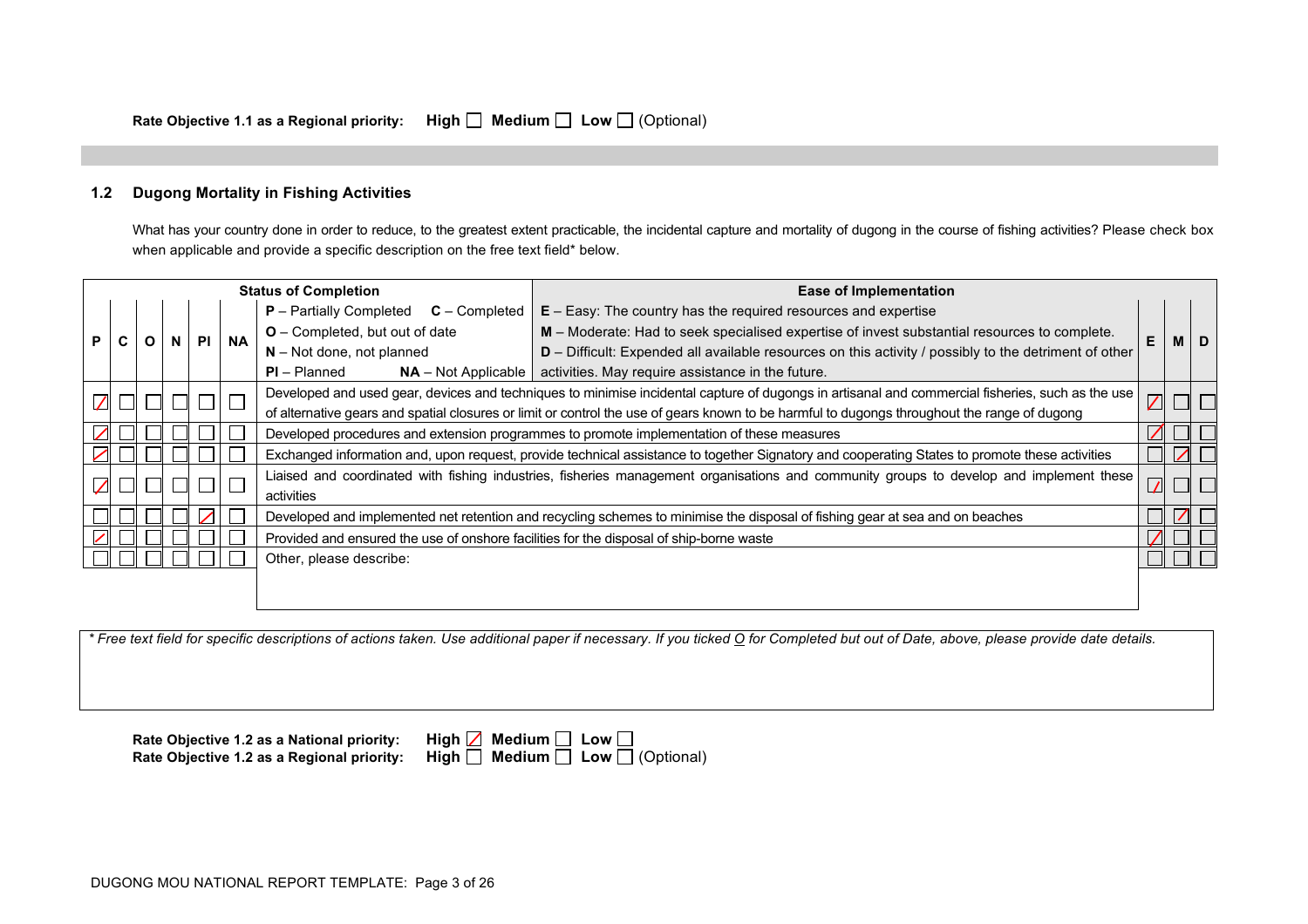### **1.3 Dugong Mortality due to Human Activities**

What has your country done in order to reduce, to the greatest extent practicable, the incidental mortality of dugongs arising from other anthropogenic activities? Please check box when applicable and provide a specific description on the free text field\* below.

|    | <b>Status of Completion</b> |  |   |  |                        | <b>Ease of Implementation</b>                                                                                                           |                                                                                                                                              |   |  |            |
|----|-----------------------------|--|---|--|------------------------|-----------------------------------------------------------------------------------------------------------------------------------------|----------------------------------------------------------------------------------------------------------------------------------------------|---|--|------------|
|    |                             |  |   |  |                        | <b>P</b> – Partially Completed<br>$C$ – Completed                                                                                       | $E - Easy$ : The country has the required resources and expertise                                                                            |   |  |            |
| P. |                             |  | N |  | <b>NA</b><br><b>PI</b> | <b>O</b> – Completed, but out of date                                                                                                   | M - Moderate: Had to seek specialised expertise of invest substantial resources to complete.                                                 | E |  | <b>MID</b> |
|    |                             |  |   |  |                        | $N - Not$ done, not planned                                                                                                             | $D$ – Difficult: Expended all available resources on this activity / possibly to the detriment of other                                      |   |  |            |
|    |                             |  |   |  |                        | $PI - Planned$<br>$NA - Not Applicable$                                                                                                 | activities. May require assistance in the future.                                                                                            |   |  |            |
|    |                             |  |   |  |                        |                                                                                                                                         | Assessed the level, location and impact of anthropogenic impacts on dugongs at ecologically relevant scales                                  |   |  |            |
|    |                             |  |   |  |                        | Reduced, as much as possible, all other human impacts on dugongs and their habitats in areas that sustain subsistence and customary use |                                                                                                                                              |   |  |            |
|    |                             |  |   |  |                        |                                                                                                                                         | Established appropriate management programmes to ensure that anthropogenic impacts are addressed, taking account of the temporal and spatial |   |  |            |
|    |                             |  |   |  |                        |                                                                                                                                         | variability of dugong reproductive rates and other impacts on the species in a precautionary manner                                          |   |  |            |
|    |                             |  |   |  |                        |                                                                                                                                         |                                                                                                                                              |   |  |            |
|    |                             |  |   |  |                        | Other, please describe:                                                                                                                 |                                                                                                                                              |   |  |            |
|    |                             |  |   |  |                        |                                                                                                                                         |                                                                                                                                              |   |  |            |
|    |                             |  |   |  |                        |                                                                                                                                         |                                                                                                                                              |   |  |            |

*\* Free text field for specific descriptions of actions taken. Use additional paper if necessary. If you ticked O for Completed but out of Date, above, please provide date details.*

**Rate Objective 1.3 as a National priority:** High **Rate Objective 1.3 as a Regional priority:** High  $\Box$  Medium  $\Box$  Low  $\Box$  (Optional)

|  | gh $\boxtimes$ Medium $\Box$ Low $\Box$                                          |  |  |
|--|----------------------------------------------------------------------------------|--|--|
|  | $\mathsf{gh} \ \Box \ \ \mathsf{Median} \ \Box \ \ \mathsf{Low} \ \Box$ (Optiona |  |  |

### **1.4 Illegal Take of Dugongs**

What has your country done in order to reduce, to the greatest extent practicable, the illegal take of dugong? Please check box when applicable and provide a specific description on the free text field\* below.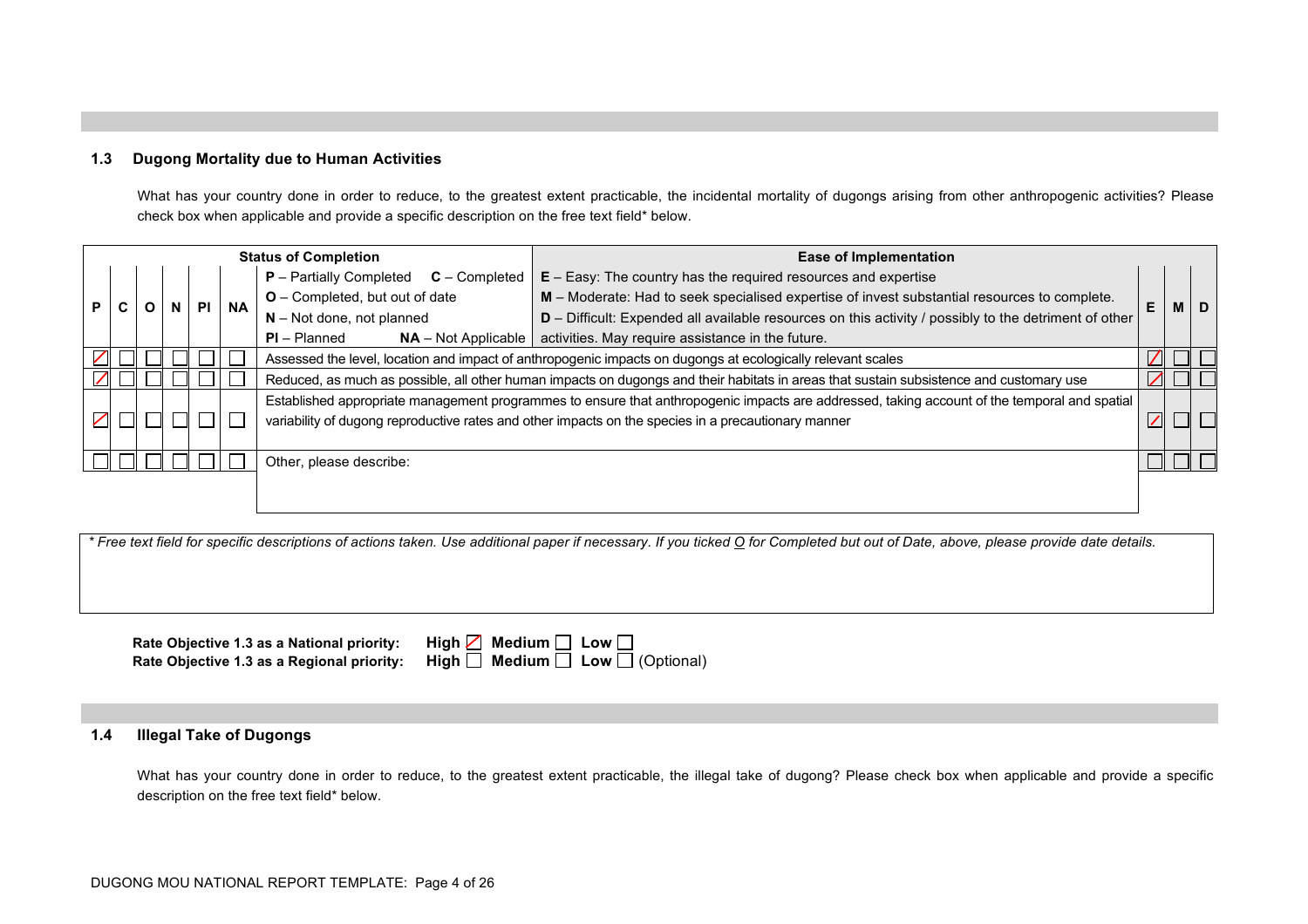|  | <b>Status of Completion</b>                  |  |  | <b>Ease of Implementation</b>                                     |                             |                                                                                                         |                                                                                                       |                                       |                                                                                              |    |  |           |
|--|----------------------------------------------|--|--|-------------------------------------------------------------------|-----------------------------|---------------------------------------------------------------------------------------------------------|-------------------------------------------------------------------------------------------------------|---------------------------------------|----------------------------------------------------------------------------------------------|----|--|-----------|
|  | $P -$ Partially Completed<br>$C$ – Completed |  |  | $E - Easy$ : The country has the required resources and expertise |                             |                                                                                                         |                                                                                                       |                                       |                                                                                              |    |  |           |
|  | <b>P</b><br><b>PI</b>                        |  |  | <b>NA</b>                                                         |                             |                                                                                                         |                                                                                                       | <b>O</b> – Completed, but out of date | M - Moderate: Had to seek specialised expertise of invest substantial resources to complete. | E. |  | <b>MD</b> |
|  |                                              |  |  |                                                                   | $N - Not$ done, not planned | $D$ – Difficult: Expended all available resources on this activity / possibly to the detriment of other |                                                                                                       |                                       |                                                                                              |    |  |           |
|  |                                              |  |  |                                                                   |                             | $PI - Planned$<br>$NA - Not Applicable$                                                                 | activities. May require assistance in the future.                                                     |                                       |                                                                                              |    |  |           |
|  |                                              |  |  |                                                                   |                             | Assessed the level, location and impacts of the illegal take of dugongs                                 |                                                                                                       |                                       |                                                                                              |    |  |           |
|  |                                              |  |  |                                                                   |                             |                                                                                                         | Established appropriate management programmes to ensure that the illegal take of dugongs is addressed |                                       |                                                                                              |    |  |           |
|  | Other, please describe:                      |  |  |                                                                   |                             |                                                                                                         |                                                                                                       |                                       |                                                                                              |    |  |           |
|  |                                              |  |  |                                                                   |                             |                                                                                                         |                                                                                                       |                                       |                                                                                              |    |  |           |

| Rate Objective 1.4 as a National priority:                               | High $\Box$ Medium $\Box$ Low |
|--------------------------------------------------------------------------|-------------------------------|
| Rate Objective 1.4 as a Regional priority: High $\Box$ Medium $\Box$ Low |                               |

| Rate Objective 1.4 as a National priority:   High $\Box$ Medium $\cancel{\diagup}$ Low $\Box$ |                                                                                              |
|-----------------------------------------------------------------------------------------------|----------------------------------------------------------------------------------------------|
|                                                                                               | Rate Objective 1.4 as a Regional priority:   High $\Box$ Medium $\Box$ Low $\Box$ (Optional) |

### **1.5 Sustainable Dugong Use**

What has your country done in order to ensure that subsistence and customary use of dugong is sustainable (in areas where it is permitted)? Please check box when applicable and provide a specific description on the free text field\* below.

|  | <b>Status of Completion</b> |                                           |                                                                   | <b>Ease of Implementation</b> |           |                                                                                                                                       |                                                                                                       |    |            |
|--|-----------------------------|-------------------------------------------|-------------------------------------------------------------------|-------------------------------|-----------|---------------------------------------------------------------------------------------------------------------------------------------|-------------------------------------------------------------------------------------------------------|----|------------|
|  |                             | $P$ – Partially Completed $C$ – Completed | $E - Easy$ : The country has the required resources and expertise |                               |           |                                                                                                                                       |                                                                                                       |    |            |
|  |                             |                                           |                                                                   | PI I                          | <b>NA</b> | $O$ – Completed, but out of date                                                                                                      | M - Moderate: Had to seek specialised expertise of invest substantial resources to complete.          | E. | <b>MID</b> |
|  |                             |                                           |                                                                   |                               |           | $N - Not$ done, not planned                                                                                                           | D - Difficult: Expended all available resources on this activity / possibly to the detriment of other |    |            |
|  |                             |                                           |                                                                   |                               |           | $PI - Planned$                                                                                                                        | $NA$ – Not Applicable   activities. May require assistance in the future.                             |    |            |
|  |                             |                                           |                                                                   |                               |           | Assessed the level, location and impact of subsistence and customary use on dugongs at ecologically relevant scales                   |                                                                                                       |    |            |
|  |                             |                                           |                                                                   |                               |           | Reduced as much as possible all other human impacts on dugongs and their habitats in areas that sustain subsistence and customary use |                                                                                                       |    |            |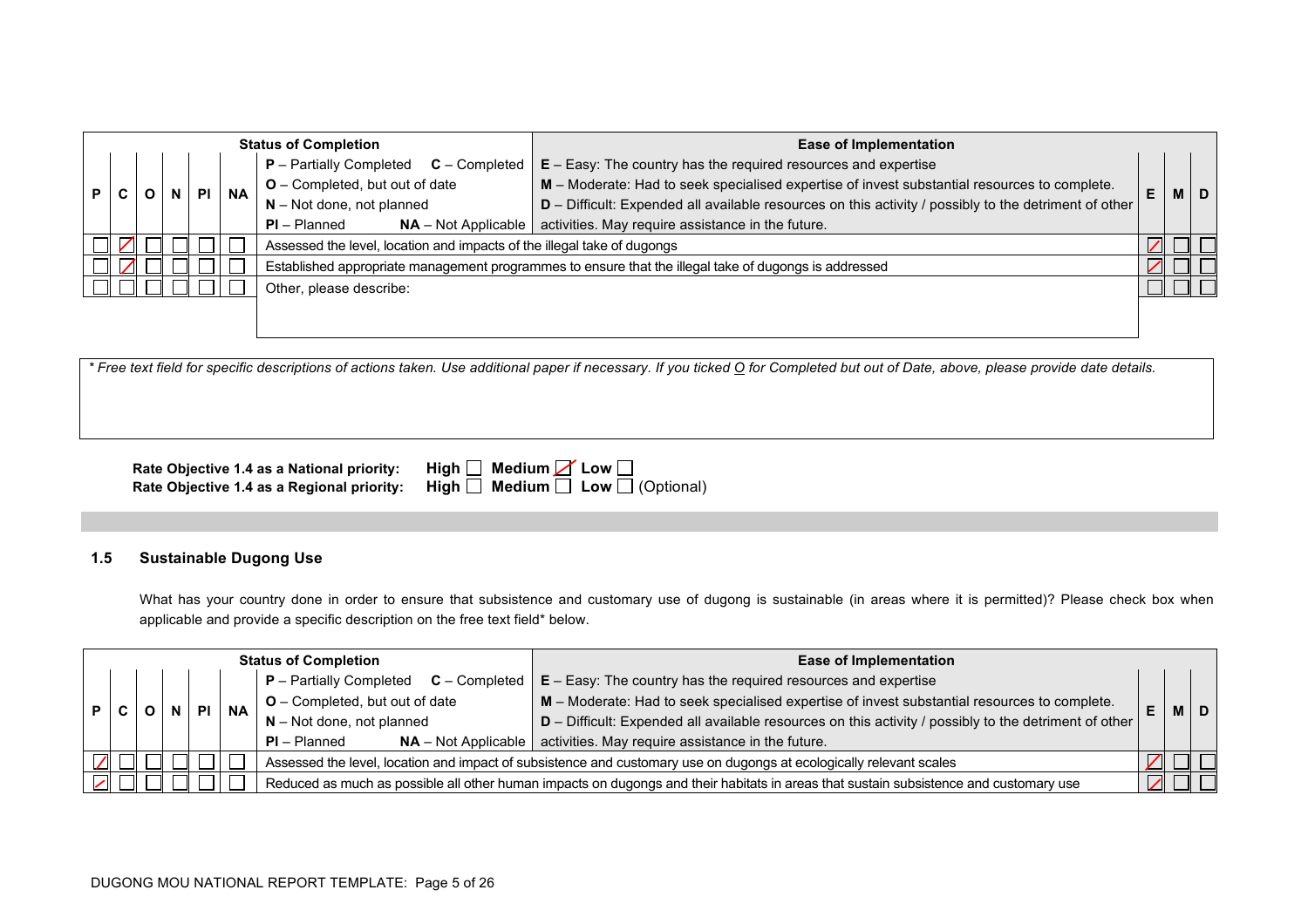|  |  |  | Determined the cultural and subsistence values and uses of dugongs (both consumptive and non-consumptive)                                   |  |  |
|--|--|--|---------------------------------------------------------------------------------------------------------------------------------------------|--|--|
|  |  |  | Established culturally appropriate management programmes to ensure that subsistence and customary use is sustainable, taking account of the |  |  |
|  |  |  | temporal and spatial variability of dugong reproductive rates and other impacts on the species in a precautionary manner                    |  |  |
|  |  |  | Ensured that such programmes do not have adverse unintended consequences (e.g. increase use of other threatened species such as marine      |  |  |
|  |  |  | turtles)                                                                                                                                    |  |  |
|  |  |  | Considered the development of alternative means of subsistence in areas where the subsistence and customary use of dugong is permitted to   |  |  |
|  |  |  | alleviate adverse social and cultural impacts                                                                                               |  |  |
|  |  |  | Negotiated, where appropriate, management agreements on the sustainable level of subsistence and customary use (where it is permitted), in  |  |  |
|  |  |  | consultation with other concerned States, to ensure that such use does not undermine conservation efforts                                   |  |  |
|  |  |  | Ensured that the management of other species (including fisheries) does not have adverse unintended consequences on the subsistence and     |  |  |
|  |  |  | customary use of dugongs where it is permitted                                                                                              |  |  |
|  |  |  | Other, please describe:                                                                                                                     |  |  |
|  |  |  |                                                                                                                                             |  |  |
|  |  |  |                                                                                                                                             |  |  |

| Rate Objective 1.5 as a National priority: | $High$ Medium $\angle$ Low $\Box$                                                          |
|--------------------------------------------|--------------------------------------------------------------------------------------------|
|                                            | Rate Objective 1.5 as a Regional priority: High $\Box$ Medium $\Box$ Low $\Box$ (Optional) |

| $\square$ Medium $\square$ Low $\square$ |                                        |
|------------------------------------------|----------------------------------------|
|                                          | $\Box$ Medium $\Box$ Low $\Box$ (Optio |

# **OBJECTIVE 2: IMPROVE UNDERSTANDING THROUGH RESEARCH AND MONITORING**

### **2.1 Dugong Populations and Habitats**

What has your country done so as to determine the distribution and abundance of dugong populations to provide a base for future conservation efforts and actions? Please check box when applicable and provide a specific description on the free text field\* below.

| <b>Status</b><br>. of C<br>' Completion                                                 | i Implementation<br>≞ase                                                    |     |     |
|-----------------------------------------------------------------------------------------|-----------------------------------------------------------------------------|-----|-----|
| <b>NA</b><br>DI.<br>Partially<br>Completed<br>Completed<br>Ð<br>$\sim$<br>N<br>$\cdots$ | The country has the required resources and expertise<br>$\mathbf{E}$ – Easy | - M | . . |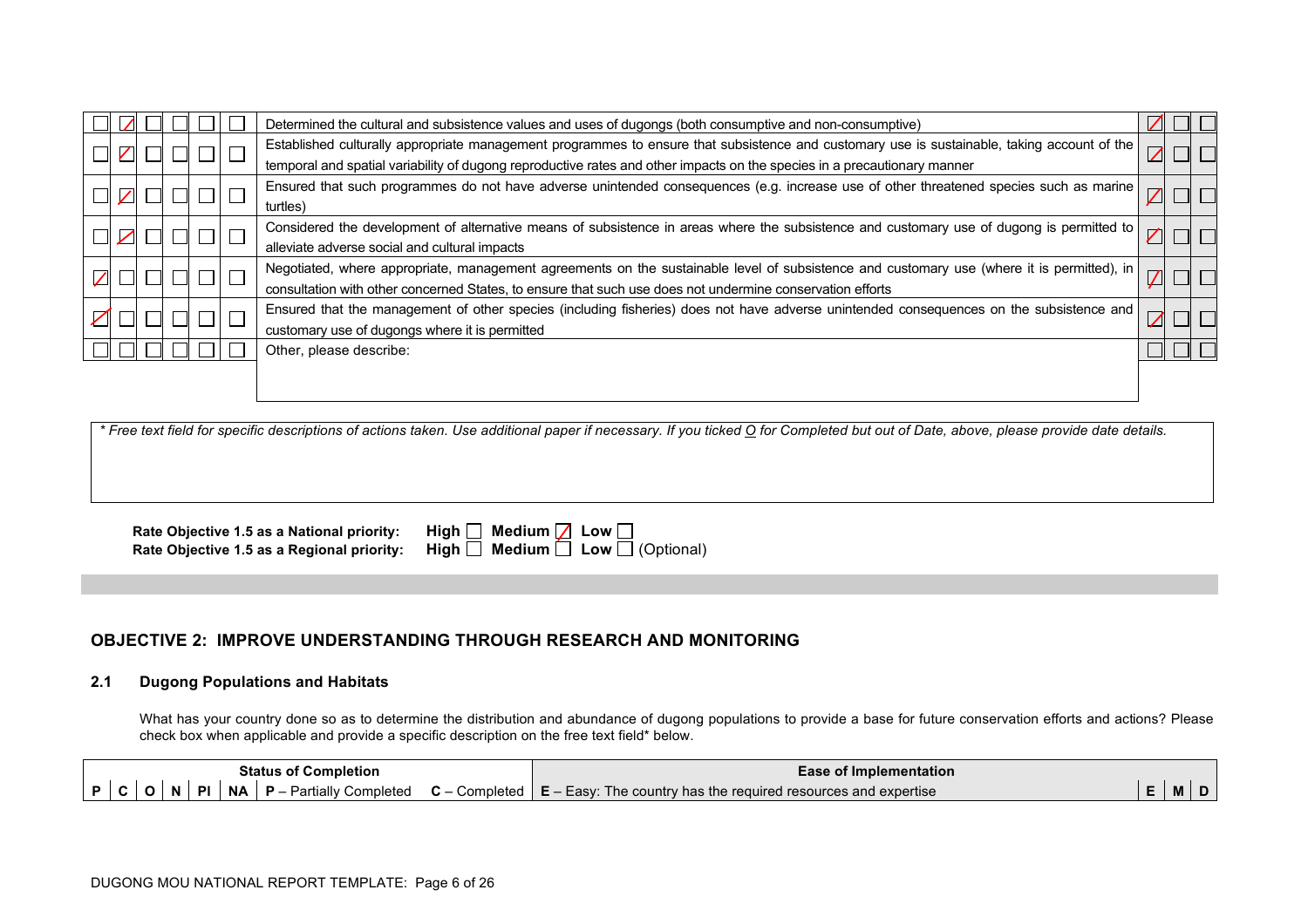|  |  |  | <b>O</b> – Completed, but out of date   | M - Moderate: Had to seek specialised expertise of invest substantial resources to complete.                                               |  |  |
|--|--|--|-----------------------------------------|--------------------------------------------------------------------------------------------------------------------------------------------|--|--|
|  |  |  | $N - Not$ done, not planned             | $D$ – Difficult: Expended all available resources on this activity / possibly to the detriment of other                                    |  |  |
|  |  |  | $PI - Planned$<br>$NA - Not Applicable$ | activities. May require assistance in the future.                                                                                          |  |  |
|  |  |  |                                         | Conducted baseline studies or gather secondary information on dugong populations using cost effective techniques where possible, including |  |  |
|  |  |  | community-based monitoring              |                                                                                                                                            |  |  |
|  |  |  | Other, please describe:                 |                                                                                                                                            |  |  |
|  |  |  |                                         |                                                                                                                                            |  |  |
|  |  |  |                                         |                                                                                                                                            |  |  |

**Rate Objective 2.1 as a National priority:** High Rate Objective 2.1 as a Regional priority: High **Rate Objective 2.1 as a Regional priority: High □ Medium □ Low □ (Optional)** 

| $\boxed{\phantom{0}}$ Medium $\boxed{\phantom{0}}$ Low $\boxed{\phantom{0}}$ |                                      |
|------------------------------------------------------------------------------|--------------------------------------|
|                                                                              | $\Box$ Medium $\Box$ Low $\Box$ (Opt |

# **2.2 Dugong Research**

What has your country done to conduct research and monitoring into dugong? Please check box when applicable and provide a specific description on the free text field\* below.

|   |  |  |           | <b>Status of Completion</b>                                                                                  | <b>Ease of Implementation</b>                                                                                                 |    |  |  |
|---|--|--|-----------|--------------------------------------------------------------------------------------------------------------|-------------------------------------------------------------------------------------------------------------------------------|----|--|--|
|   |  |  |           | <b>P</b> – Partially Completed<br>$C$ – Completed                                                            | $E - Easy$ : The country has the required resources and expertise                                                             |    |  |  |
| P |  |  | <b>NA</b> | <b>O</b> – Completed, but out of date                                                                        | M - Moderate: Had to seek specialised expertise of invest substantial resources to complete.                                  | E. |  |  |
|   |  |  |           | $N - Not$ done, not planned                                                                                  | D - Difficult: Expended all available resources on this activity / possibly to the detriment of other                         |    |  |  |
|   |  |  |           | $PI - Planned$<br>$NA - Not Applicable$                                                                      | activities. May require assistance in the future.                                                                             |    |  |  |
|   |  |  |           | Initiated and/or continued long-term monitoring of priority dugong populations at appropriate spatial scales |                                                                                                                               |    |  |  |
|   |  |  |           |                                                                                                              | Identified migratory routes through the use of techniques such as genetic studies and/or satellite tracking where appropriate |    |  |  |
|   |  |  |           | Carried out studies on dugong population dynamics and survival rates                                         |                                                                                                                               |    |  |  |
|   |  |  |           |                                                                                                              | Promoted the use of traditional ecological knowledge in research and management studies, where possible                       |    |  |  |
|   |  |  |           | Involved local communities in research and monitoring programmes with training as required                   |                                                                                                                               |    |  |  |
|   |  |  |           | Reviewed periodically and evaluated research and monitoring activities                                       |                                                                                                                               |    |  |  |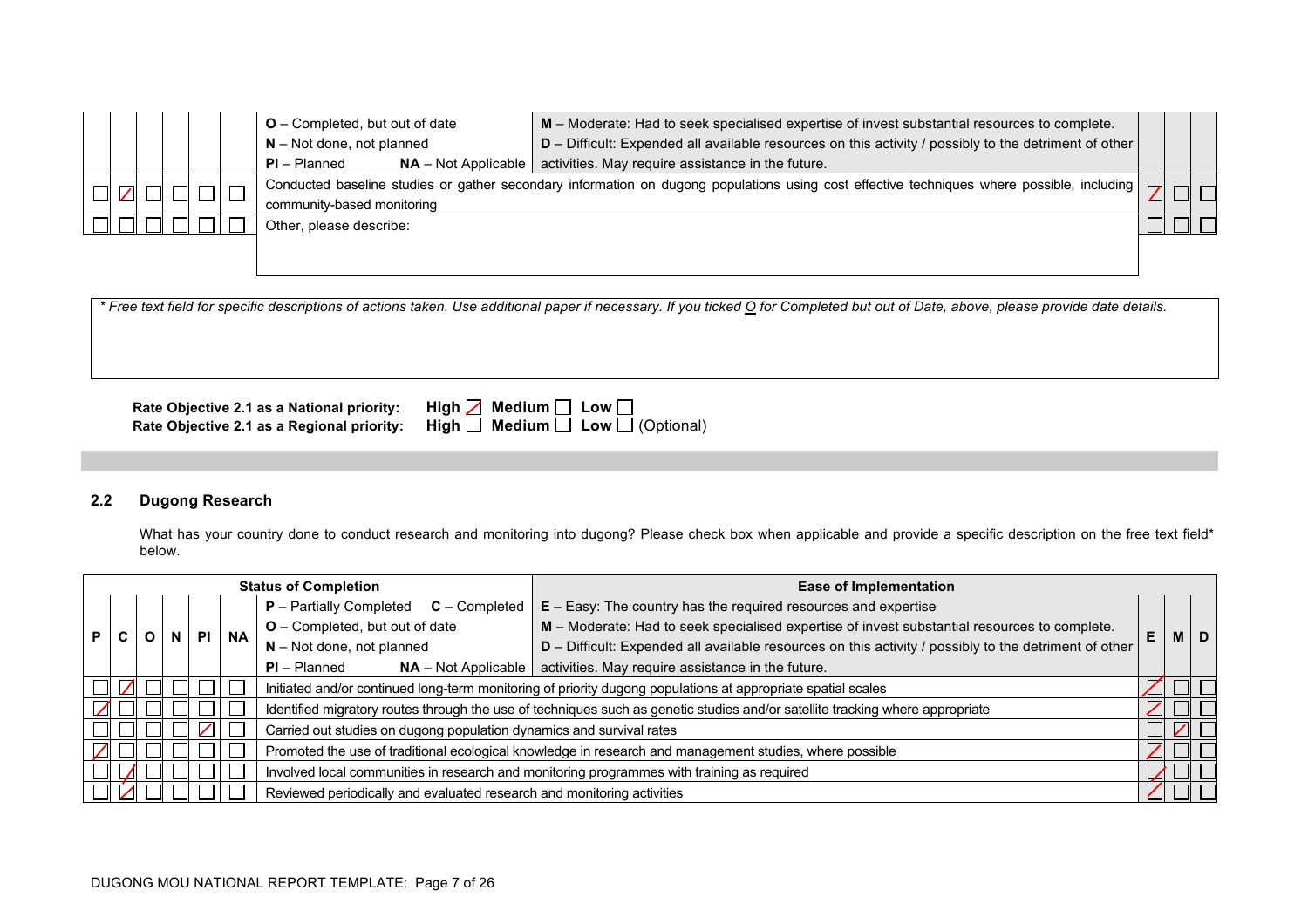|  |  |  | Identified and included priority research and monitoring needs in regional and sub-regional action plans                                                         |  |  |
|--|--|--|------------------------------------------------------------------------------------------------------------------------------------------------------------------|--|--|
|  |  |  | Conducted collaborative studies and monitoring of genetic identity, conservation status, migrations, and other biological and ecological aspects of  <br>dugongs |  |  |
|  |  |  | Other, please describe:                                                                                                                                          |  |  |

**Rate Objective 2.2 as a National priority:** High **Rate Objective 2.2 as a Regional priority: High □ Medium □ Low □ (Optional)** 

| gh $\Box'$ Medium $\Box$ Low $\Box$ |                                                                                         |  |
|-------------------------------------|-----------------------------------------------------------------------------------------|--|
|                                     | $\mathsf{g}\mathsf{h} \ \Box \ \ \mathsf{Median} \ \Box \ \ \mathsf{Low} \ \Box$ (Optio |  |

### **2.3 Data Collection and Analysis**

What has your country done in order to collect and analyse data that supports the identification of sources of mortality, the mitigation of threats, and improved approaches to dugong conservation practices? Please check box when applicable and provide a specific description on the free text field\* below.

|                          |  |  |   |           |           | <b>Status of Completion</b>                                                                                                                    | <b>Ease of Implementation</b>                                                                                                        |   |   |   |
|--------------------------|--|--|---|-----------|-----------|------------------------------------------------------------------------------------------------------------------------------------------------|--------------------------------------------------------------------------------------------------------------------------------------|---|---|---|
|                          |  |  |   |           |           | <b>P</b> – Partially Completed<br>$C$ – Completed                                                                                              | $E - Easy$ : The country has the required resources and expertise                                                                    |   |   |   |
| P.                       |  |  | N | <b>PI</b> | <b>NA</b> | O - Completed, but out of date                                                                                                                 | M - Moderate: Had to seek specialised expertise of invest substantial resources to complete.                                         | E | M | D |
|                          |  |  |   |           |           | $N - Not$ done, not planned                                                                                                                    | D - Difficult: Expended all available resources on this activity / possibly to the detriment of other                                |   |   |   |
|                          |  |  |   |           |           | $PI - Planned$<br>$NA - Not Applicable$                                                                                                        | activities. May require assistance in the future.                                                                                    |   |   |   |
|                          |  |  |   |           |           | Identified and prioritised populations for conservation actions                                                                                |                                                                                                                                      |   |   |   |
|                          |  |  |   |           |           | Identified population trends using local information where appropriate                                                                         |                                                                                                                                      |   |   |   |
|                          |  |  |   |           |           |                                                                                                                                                | Used research results to improve management, mitigate threats and assess the efficacy of conservation activities (e.g. habitat loss) |   |   |   |
|                          |  |  |   |           |           |                                                                                                                                                | Involved local communities in research and monitoring programmes with training as required                                           |   |   |   |
| $\overline{\phantom{a}}$ |  |  |   |           |           | Developed and harmonised data collection and analysis protocols                                                                                |                                                                                                                                      |   |   |   |
|                          |  |  |   |           |           | Where appropriate, developed and harmonised the reporting format that can be used for informing decision-making (local, national and regional) |                                                                                                                                      |   |   |   |
|                          |  |  |   |           |           | Other, please describe:                                                                                                                        |                                                                                                                                      |   |   |   |
|                          |  |  |   |           |           |                                                                                                                                                |                                                                                                                                      |   |   |   |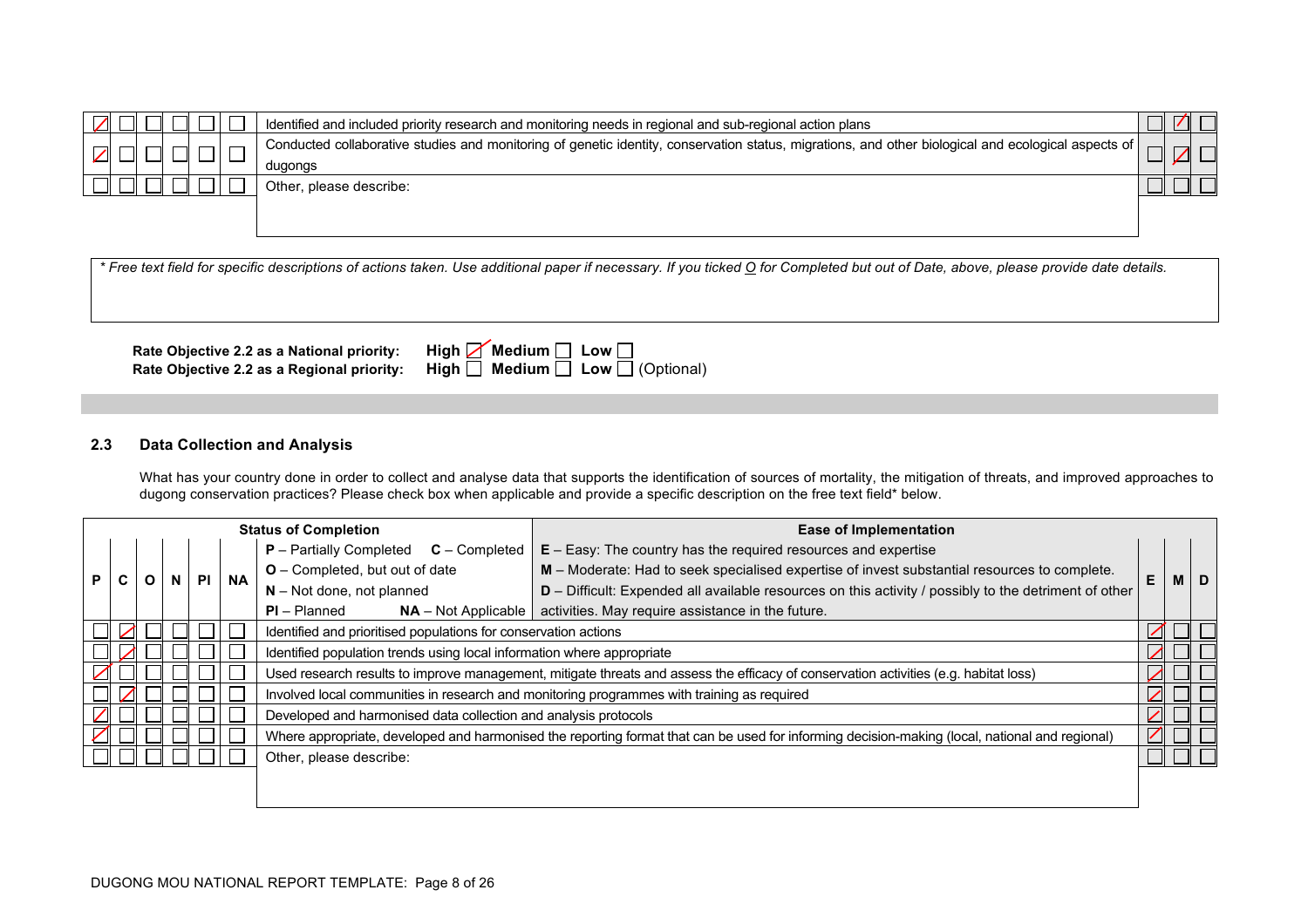**Rate Objective 2.3 as a National priority: High □ Medium <b>Z** Low □ **Rate Objective 2.3 as a Regional priority:** High  $\overline{\Box}$  Medium  $\overline{\Box}$  Low  $\overline{\Box}$  (Optional)

# **OBJECTIVE 3: PROTECT, CONSERVE AND MANAGE HABITATS FOR DUGONG**

### **3.1 Dugong Habitat Mapping**

What kind of actions has your country implemented in terms of identifying and mapping areas of important dugong habitat? Please check box when applicable and provide a specific description on the free text field\* below.

| <b>Status of Completion</b> |  |  |           |           |                                              | <b>Ease of Implementation</b>                                                                                                                     |    |           |  |  |
|-----------------------------|--|--|-----------|-----------|----------------------------------------------|---------------------------------------------------------------------------------------------------------------------------------------------------|----|-----------|--|--|
|                             |  |  |           |           | $P -$ Partially Completed<br>$C -$ Completed | $E - Easy$ : The country has the required resources and expertise                                                                                 |    |           |  |  |
|                             |  |  | <b>PI</b> |           | $O$ – Completed, but out of date             | M - Moderate: Had to seek specialised expertise of invest substantial resources to complete.                                                      | E. | <b>MD</b> |  |  |
|                             |  |  |           | <b>NA</b> | $N - Not$ done, not planned                  | D - Difficult: Expended all available resources on this activity / possibly to the detriment of other                                             |    |           |  |  |
|                             |  |  |           |           | $PI - Planned$<br>$NA - Not Applicable$      | activities. May require assistance in the future.                                                                                                 |    |           |  |  |
|                             |  |  |           |           |                                              | Identified and mapped areas of critical habitat such as seagrass beds and migratory corridors, using rapid assessment technique where appropriate |    |           |  |  |
|                             |  |  |           |           | Other, please describe:                      |                                                                                                                                                   |    |           |  |  |
|                             |  |  |           |           |                                              |                                                                                                                                                   |    |           |  |  |
|                             |  |  |           |           |                                              |                                                                                                                                                   |    |           |  |  |

*\* Free text field for specific descriptions of actions taken. Use additional paper if necessary. If you ticked O for Completed but out of Date, above, please provide date details.*

| Rate Objective 3.1 as a National priority: High $\boxed{\phantom{a}}$ Medium $\boxed{\phantom{a}}$ Low $\boxed{\phantom{a}}$ |                                                                                            |
|------------------------------------------------------------------------------------------------------------------------------|--------------------------------------------------------------------------------------------|
|                                                                                                                              | Rate Objective 3.1 as a Regional priority: High $\Box$ Medium $\Box$ Low $\Box$ (Optional) |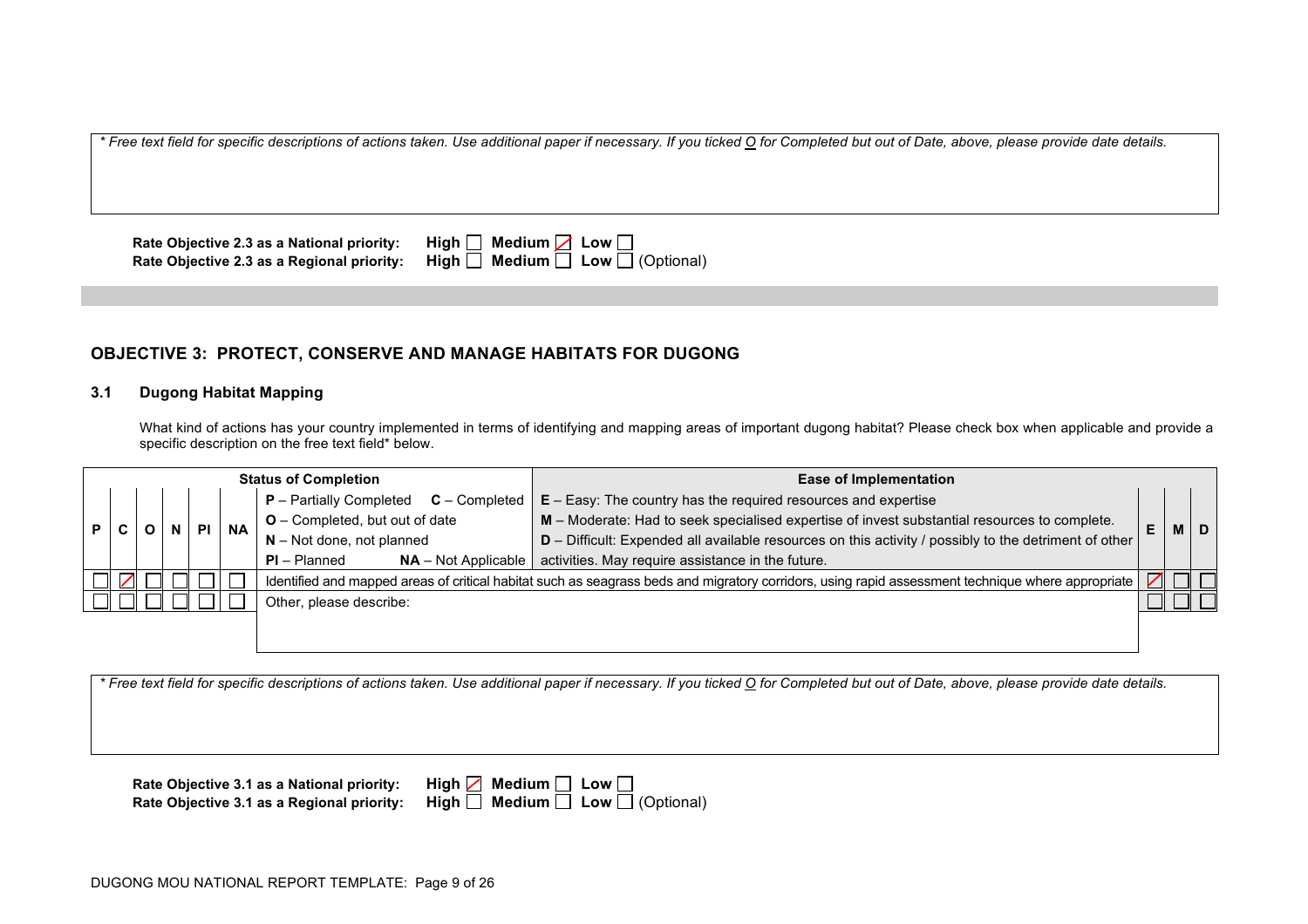# **3.2 Protect Dugong Habitats**

What has your country done to establish necessary measures in order to protect and conserve dugong habitats? Please check box when applicable and provide a specific description on the free text field\* below.

|                     |   |   |    |           |           | <b>Status of Completion</b>                                                                       | Ease of Implementation                                                                                                                                  |            |   |  |
|---------------------|---|---|----|-----------|-----------|---------------------------------------------------------------------------------------------------|---------------------------------------------------------------------------------------------------------------------------------------------------------|------------|---|--|
|                     |   |   |    |           |           | $P$ – Partially Completed $C$ – Completed                                                         | $E - E$ asy: The country has the required resources and expertise                                                                                       |            |   |  |
| P                   | C | O | N. | <b>PI</b> | <b>NA</b> | O - Completed, but out of date                                                                    | M – Moderate: Had to seek specialised expertise of invest substantial resources to complete.                                                            |            | M |  |
|                     |   |   |    |           |           | $N - Not$ done, not planned                                                                       | $D$ – Difficult: Expended all available resources on this activity / possibly to the detriment of other                                                 |            |   |  |
|                     |   |   |    |           |           | $PI - Planned$                                                                                    | $NA$ – Not Applicable   activities. May require assistance in the future.                                                                               |            |   |  |
|                     |   |   |    |           |           |                                                                                                   | Designated and managed protected/conservation areas, sanctuaries or temporary exclusion zones in areas of critical habitat, or took other               |            |   |  |
| $\overline{\angle}$ |   |   |    |           |           |                                                                                                   | measures (e.g. modification of fishing gear, banning destructive fishing practices, restrictions on vessel traffic) to remove threats to such areas and | $\sqrt{ }$ |   |  |
|                     |   |   |    |           |           | involving the local community as much as possible                                                 |                                                                                                                                                         |            |   |  |
|                     |   |   |    |           |           | Developed incentives for adequate protection of areas of critical habitat outside protected areas |                                                                                                                                                         |            |   |  |
|                     |   |   |    |           |           |                                                                                                   | Consider protecting dugong habitats as part of ecosystem based management (e.g., networks of marine protected areas)                                    |            |   |  |
|                     |   |   |    |           |           |                                                                                                   | Assessed the environmental impact of marine and coastal development and other human activities on dugong populations and their habitats                 | $\nabla$   |   |  |
|                     |   |   |    |           |           |                                                                                                   | Monitor and promote the protection of water quality from land-based and maritime pollution, including marine debris, which may adversely affect         |            |   |  |
|                     |   |   |    |           |           | dugongs and their habitats                                                                        |                                                                                                                                                         | $\angle$   |   |  |
|                     |   |   |    |           |           |                                                                                                   | Strengthened the application of existing bans on the use of poisonous chemicals and explosives in the exploitation of marine resources                  |            |   |  |
|                     |   |   |    |           |           | Other, please describe:                                                                           |                                                                                                                                                         |            |   |  |
|                     |   |   |    |           |           |                                                                                                   |                                                                                                                                                         |            |   |  |
|                     |   |   |    |           |           |                                                                                                   |                                                                                                                                                         |            |   |  |

*\* Free text field for specific descriptions of actions taken. Use additional paper if necessary. If you ticked O for Completed but out of Date, above, please provide date details.*

**Rate Objective 3.2 as a National priority:** High Rate Objective 3.2 as a Regional priority: High **Rate Objective 3.2 as a Regional priority: High □ Medium □ Low □ (Optional)** 

|  | $\mathsf{ph}\ \Box\ \mathsf{Median}\ \Box\ \mathsf{Low}\ \Box$ |                                                                           |
|--|----------------------------------------------------------------|---------------------------------------------------------------------------|
|  |                                                                | $\mathsf{ph}\ \Box\ \ \mathsf{Median}\ \Box\ \ \mathsf{Low}\ \Box$ (Optic |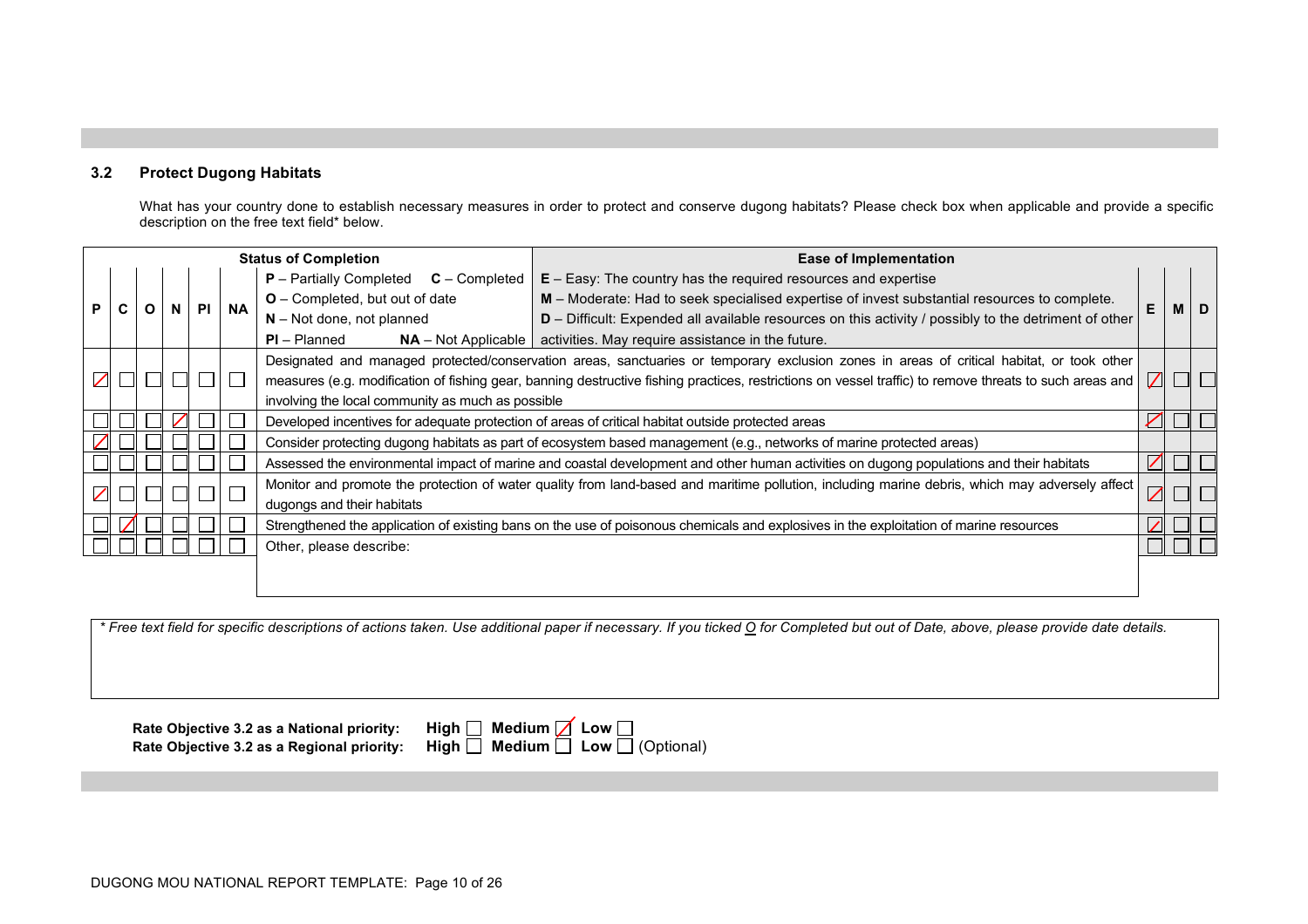### **3.3 Actions to Address Habitat Loss**

What has your country done to assess the risk of the degradation of dugong habitats? Please check box when applicable and provide a specific description on the free text field\* below.

|   |                                                                                |  |           |           | <b>Status of Completion</b>                     | <b>Ease of Implementation</b>                                                                         |    |     |
|---|--------------------------------------------------------------------------------|--|-----------|-----------|-------------------------------------------------|-------------------------------------------------------------------------------------------------------|----|-----|
|   |                                                                                |  |           |           | $P -$ Partially Completed<br>$C$ – Completed    | $E - Easy$ : The country has the required resources and expertise                                     |    |     |
| P |                                                                                |  | <b>PI</b> | <b>NA</b> | $O$ – Completed, but out of date                | M - Moderate: Had to seek specialised expertise of invest substantial resources to complete.          | E. | M D |
|   |                                                                                |  |           |           | $N - Not$ done, not planned                     | D - Difficult: Expended all available resources on this activity / possibly to the detriment of other |    |     |
|   |                                                                                |  |           |           | $PI - Planned$<br>$NA - Not Applicable$         | activities. May require assistance in the future.                                                     |    |     |
|   | Identified and enhanced recovery of degraded seagrass habitats used by dugongs |  |           |           |                                                 |                                                                                                       |    |     |
|   |                                                                                |  |           |           |                                                 | Identified and enhanced recovery of degraded mangrove and coral reef habitats used by dugong          |    |     |
|   |                                                                                |  |           |           | Undertook measures to restore degraded habitats |                                                                                                       |    |     |
|   |                                                                                |  |           |           | Other, please describe:                         |                                                                                                       |    |     |
|   |                                                                                |  |           |           |                                                 |                                                                                                       |    |     |
|   |                                                                                |  |           |           |                                                 |                                                                                                       |    |     |

*\* Free text field for specific descriptions of actions taken. Use additional paper if necessary. If you ticked O for Completed but out of Date, above, please provide date details.*

| Rate Objective 3.3 as a National priority: | High $\Box$ Medium $\Box$ Low $\Box$                                                       |
|--------------------------------------------|--------------------------------------------------------------------------------------------|
|                                            | Rate Objective 3.3 as a Regional priority: High $\Box$ Medium $\Box$ Low $\Box$ (Optional) |

### **3.4 Degraded Dugong Habitats**

What has your country done concerning degraded dugong habitats? Please check box when applicable and provide a specific description on the free text field\* below.

| <b>Status of Completion</b> |  |  |  |  |                                         | <b>Ease of Implementation</b>                                                                                             |   |       |  |
|-----------------------------|--|--|--|--|-----------------------------------------|---------------------------------------------------------------------------------------------------------------------------|---|-------|--|
|                             |  |  |  |  |                                         | $\mid$ P – Partially Completed $\mid$ C – Completed $\mid$ E – Easy: The country has the required resources and expertise |   |       |  |
|                             |  |  |  |  | $\vert$ O – Completed, but out of date  | M - Moderate: Had to seek specialised expertise of invest substantial resources to complete.                              | Æ | M   D |  |
|                             |  |  |  |  | $N - Not$ done, not planned             | $D$ – Difficult: Expended all available resources on this activity / possibly to the detriment of other                   |   |       |  |
|                             |  |  |  |  | $NA - Not Applicable$<br>$PI - Planned$ | activities. May require assistance in the future.                                                                         |   |       |  |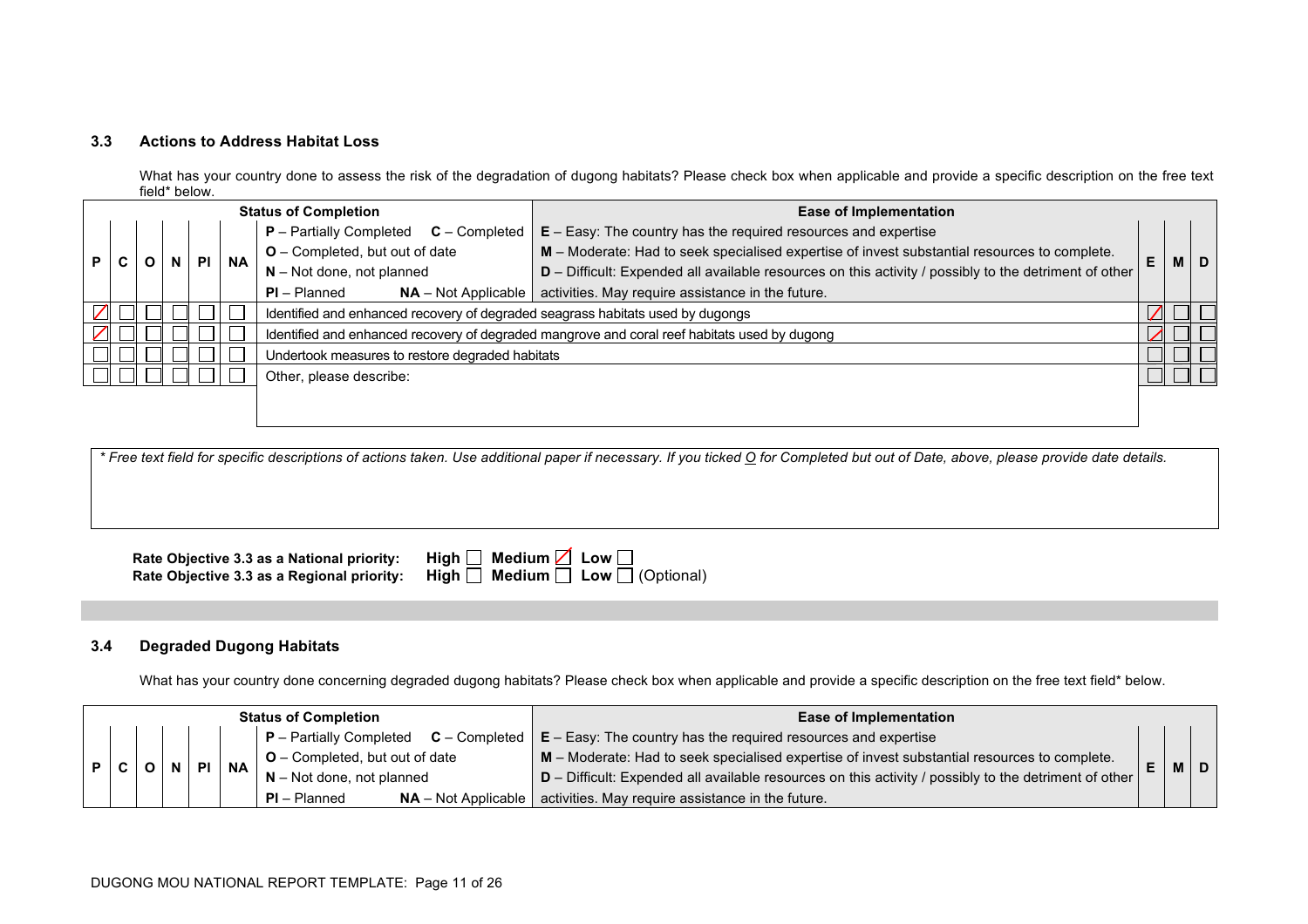| $\sim$ | .annronriate<br>dogradoc<br>itate ucod<br>rec<br>Identi<br>where<br>measu<br>ennance<br>anos<br>augonos<br>הומו<br>ונור ונו:<br>: auu uu lale<br>. | $\mathcal{L}$ |
|--------|----------------------------------------------------------------------------------------------------------------------------------------------------|---------------|
|        | Other<br>describe<br>uicasc                                                                                                                        |               |
|        |                                                                                                                                                    |               |

**Rate Objective 3.4 as a National priority:** High **Rate Objective 3.4 as a Regional priority: High □ Medium □ Low □ (Optional)** 

| $\Box$ Medium $\Box$ Low $\Box$ |  |                                         |
|---------------------------------|--|-----------------------------------------|
|                                 |  | $\Box$ Medium $\Box$ Low $\Box$ (Option |

### **OBJECTIVE 4: IMPROVE UNDERSTANDING OF DUGONG HABITATS THROUGH RESEARCH AND MONITORING**

#### **4.1 Research of Habitats**

What has your country done with regards to conducting research into and monitoring of important dugong habitats? Please check box when applicable and provide a specific description on the free text field\* below.

| <b>Status of Completion</b>                                                                                                               |  |              |           |           |                                                                                            | <b>Ease of Implementation</b>                                                                           |   |           |
|-------------------------------------------------------------------------------------------------------------------------------------------|--|--------------|-----------|-----------|--------------------------------------------------------------------------------------------|---------------------------------------------------------------------------------------------------------|---|-----------|
|                                                                                                                                           |  |              |           |           | <b>P</b> – Partially Completed<br>$C$ – Completed                                          | $E - E$ asy: The country has the required resources and expertise                                       |   |           |
|                                                                                                                                           |  | $\mathsf{N}$ | <b>PI</b> | <b>NA</b> | <b>O</b> – Completed, but out of date                                                      | M - Moderate: Had to seek specialised expertise of invest substantial resources to complete.            | E | <b>MD</b> |
| U                                                                                                                                         |  |              |           |           | $N - Not$ done, not planned                                                                | D - Difficult: Expended all available resources on this activity / possibly to the detriment of other   |   |           |
|                                                                                                                                           |  |              |           |           | $PI - Planned$<br>$NA - Not Applicable$                                                    | activities. May require assistance in the future.                                                       |   |           |
| Conducted baseline studies or gathered secondary information on dugong habitats using cost effective techniques where possible, including |  |              | $\Box$    |           |                                                                                            |                                                                                                         |   |           |
|                                                                                                                                           |  |              |           |           | community-based monitoring                                                                 |                                                                                                         |   |           |
|                                                                                                                                           |  |              |           |           | Initiated and/or continued long-term monitoring of priority dugong habitats                |                                                                                                         |   |           |
|                                                                                                                                           |  |              |           |           |                                                                                            | Promoted the use of traditional ecological knowledge in research and management studies, where possible |   |           |
|                                                                                                                                           |  |              |           |           | Involved local communities in research and monitoring programmes with training as required |                                                                                                         |   |           |
|                                                                                                                                           |  |              |           |           | Reviewed periodically and evaluate research and monitoring activities                      |                                                                                                         |   |           |
|                                                                                                                                           |  |              |           |           |                                                                                            | Identified and include priority research and monitoring needs in regional and sub-regional action plans |   |           |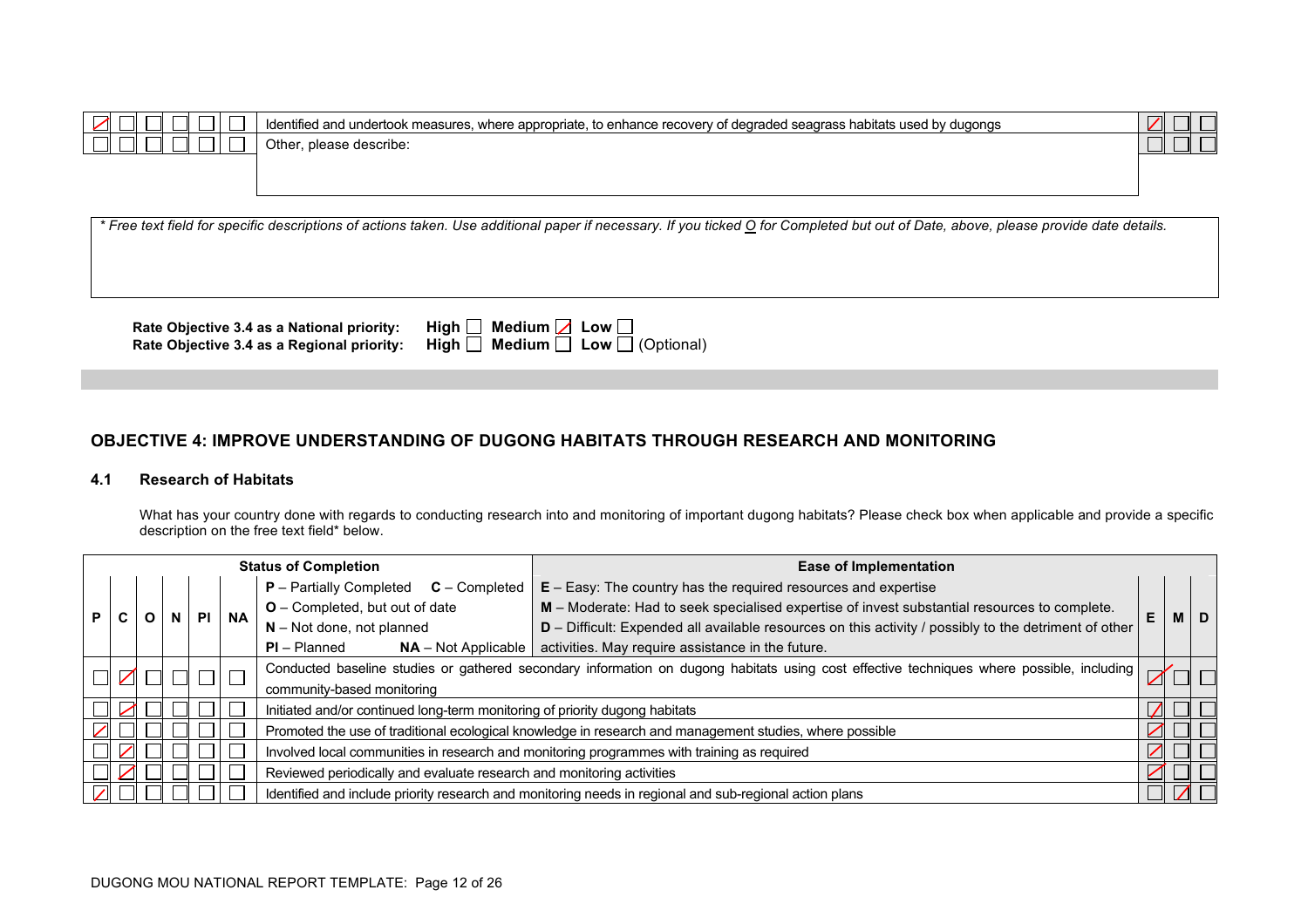| Other, please describe:                                                                                                                                                             |  |
|-------------------------------------------------------------------------------------------------------------------------------------------------------------------------------------|--|
|                                                                                                                                                                                     |  |
|                                                                                                                                                                                     |  |
|                                                                                                                                                                                     |  |
| * Free text field for specific descriptions of actions taken. Use additional paper if necessary. If you ticked O for Completed but out of Date, above, please provide date details. |  |
|                                                                                                                                                                                     |  |
|                                                                                                                                                                                     |  |
|                                                                                                                                                                                     |  |
|                                                                                                                                                                                     |  |

**Rate Objective 4.1 as a National priority:** High **Rate Objective 4.1 as a Regional priority: High □ Medium □ Low □ (Optional)** 

| $\Box$ Medium $\Box$ Low $\Box$        |  |
|----------------------------------------|--|
| $\Box$ Medium $\Box$ Low $\Box$ (Opti- |  |

# **OBJECTIVE 5: RAISE AWARENESS OF DUGONG CONSERVATION**

### **5.1 Information Programmes**

What has your country done with regards to establishing education, awareness and information programmes? Please check box when applicable and provide a specific description on the free text field\* below.

Г

|    | <b>Status of Completion</b> |  |   |    |           |                                                                                                                     | <b>Ease of Implementation</b>                                                                                                           |                          |            |
|----|-----------------------------|--|---|----|-----------|---------------------------------------------------------------------------------------------------------------------|-----------------------------------------------------------------------------------------------------------------------------------------|--------------------------|------------|
|    |                             |  |   |    | <b>NA</b> | $P$ – Partially Completed $C$ – Completed                                                                           | $E - E$ asy: The country has the required resources and expertise                                                                       |                          |            |
| P. |                             |  | N | PL |           | O - Completed, but out of date                                                                                      | M - Moderate: Had to seek specialised expertise of invest substantial resources to complete.                                            | F.                       | <b>MID</b> |
|    |                             |  |   |    |           | $N - Not$ done, not planned                                                                                         | $D$ – Difficult: Expended all available resources on this activity / possibly to the detriment of other                                 |                          |            |
|    |                             |  |   |    |           | $PI - Planned$<br>$NA - Not Applicable$                                                                             | activities. May require assistance in the future.                                                                                       |                          |            |
|    |                             |  |   |    |           | Collected, developed, co-ordinated and disseminated education materials (e.g. dedicated regional website)           |                                                                                                                                         |                          |            |
|    |                             |  |   |    |           | Identified key persons/champions to help disseminate messages about the need to conserve dugongs and their habitats |                                                                                                                                         |                          |            |
|    |                             |  |   |    |           | Established community learning/information centres                                                                  |                                                                                                                                         |                          |            |
|    |                             |  |   |    |           | Developed and implemented mass media information programmes                                                         |                                                                                                                                         |                          |            |
|    |                             |  |   |    |           |                                                                                                                     | Developed and conducted focused education and awareness programmes for target groups (e.g. policy makers, teachers, schools, fishing    | $\overline{\phantom{a}}$ |            |
|    |                             |  |   |    |           | communities, subsistence and customary users, media)                                                                |                                                                                                                                         |                          |            |
|    |                             |  |   |    |           | Encouraged the incorporation of dugong biology and conservation issues into school curricula                        |                                                                                                                                         |                          |            |
|    |                             |  |   |    |           |                                                                                                                     | Organised special events related to dugong conservation and biology (e.g. Dugong Day, Year of the Dugong, symposia, community education |                          |            |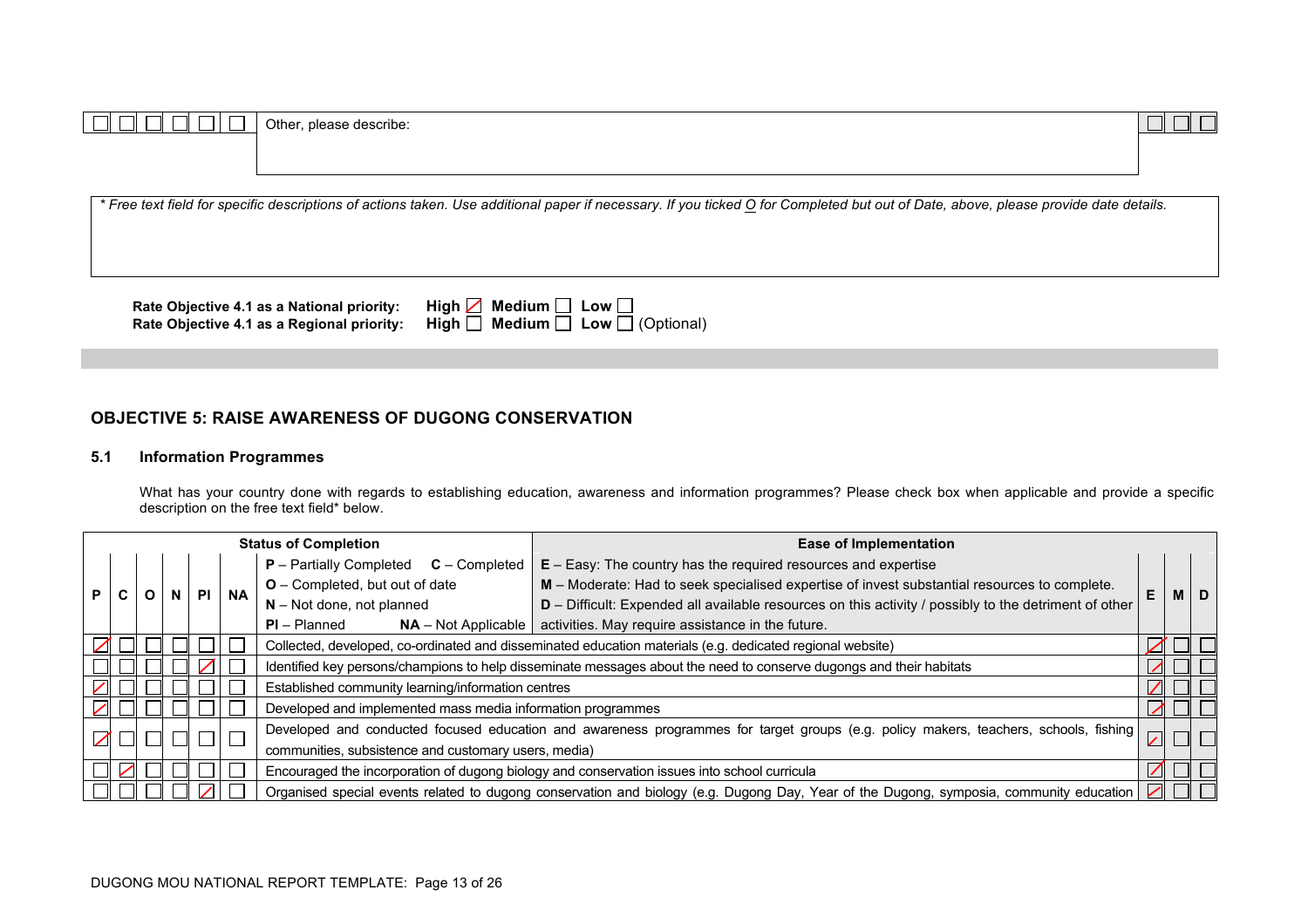|  |  |  | workshops)                                                                                                                                   |  |  |
|--|--|--|----------------------------------------------------------------------------------------------------------------------------------------------|--|--|
|  |  |  | Promoted public participation in conservation activities                                                                                     |  |  |
|  |  |  |                                                                                                                                              |  |  |
|  |  |  | Involved stakeholders, including key policymakers, subsistence and customary users, and local communities in particular, in planning and     |  |  |
|  |  |  | implementation of conservation and management measures                                                                                       |  |  |
|  |  |  | Encouraged the participation of government institutions, intergovernmental governmental organisations, the private sector and the general    |  |  |
|  |  |  | community (e.g. students, volunteers, fishing communities, local communities) in research, conservation and management efforts               |  |  |
|  |  |  | Implemented, where appropriate, incentive schemes to encourage public participation (e.g. T-shirts, public acknowledgement and certificates) |  |  |
|  |  |  |                                                                                                                                              |  |  |
|  |  |  |                                                                                                                                              |  |  |

**Rate Objective 5.1 as a National priority: High □<br>Rate Objective 5.1 as a Regional priority: High □ Rate Objective 5.1 as a Regional priority: High □ Medium □ Low □ (Optional)** 

| Medium $\boxed{\phantom{0}}$ Low $\boxed{\phantom{0}}$ |                              |
|--------------------------------------------------------|------------------------------|
|                                                        | Medium $\Box$ Low $\Box$ (Op |

### **5.2 Encourage Local Community Participation**

What has your country done with regards to encouraging local communities to actively participate in conservation efforts? Please check box when applicable and provide a specific description on the free text field\* below.

|  | <b>Status of Completion</b> |  |  |  |           |                                                                                   | <b>Ease of Implementation</b>                                                                                                                    |                                                                                                         |  |
|--|-----------------------------|--|--|--|-----------|-----------------------------------------------------------------------------------|--------------------------------------------------------------------------------------------------------------------------------------------------|---------------------------------------------------------------------------------------------------------|--|
|  |                             |  |  |  |           | <b>P</b> – Partially Completed<br>$C$ – Completed                                 | $E - Easy$ : The country has the required resources and expertise                                                                                |                                                                                                         |  |
|  |                             |  |  |  | <b>NA</b> | <b>O</b> – Completed, but out of date                                             | M - Moderate: Had to seek specialised expertise of invest substantial resources to complete.                                                     | Е                                                                                                       |  |
|  |                             |  |  |  |           |                                                                                   | $N - Not$ done, not planned                                                                                                                      | $D$ – Difficult: Expended all available resources on this activity / possibly to the detriment of other |  |
|  |                             |  |  |  |           | $PI - Planned$<br>$NA - Not Applicable$                                           | activities. May require assistance in the future.                                                                                                |                                                                                                         |  |
|  |                             |  |  |  |           |                                                                                   | Identified, developed and facilitated alternative programmes (including means of subsistence and incentives) that are not detrimental to dugongs |                                                                                                         |  |
|  |                             |  |  |  |           | and their habitats, in consultation with local communities and other stakeholders |                                                                                                                                                  |                                                                                                         |  |
|  | Other, please describe:     |  |  |  |           |                                                                                   |                                                                                                                                                  |                                                                                                         |  |
|  |                             |  |  |  |           |                                                                                   |                                                                                                                                                  |                                                                                                         |  |
|  |                             |  |  |  |           |                                                                                   |                                                                                                                                                  |                                                                                                         |  |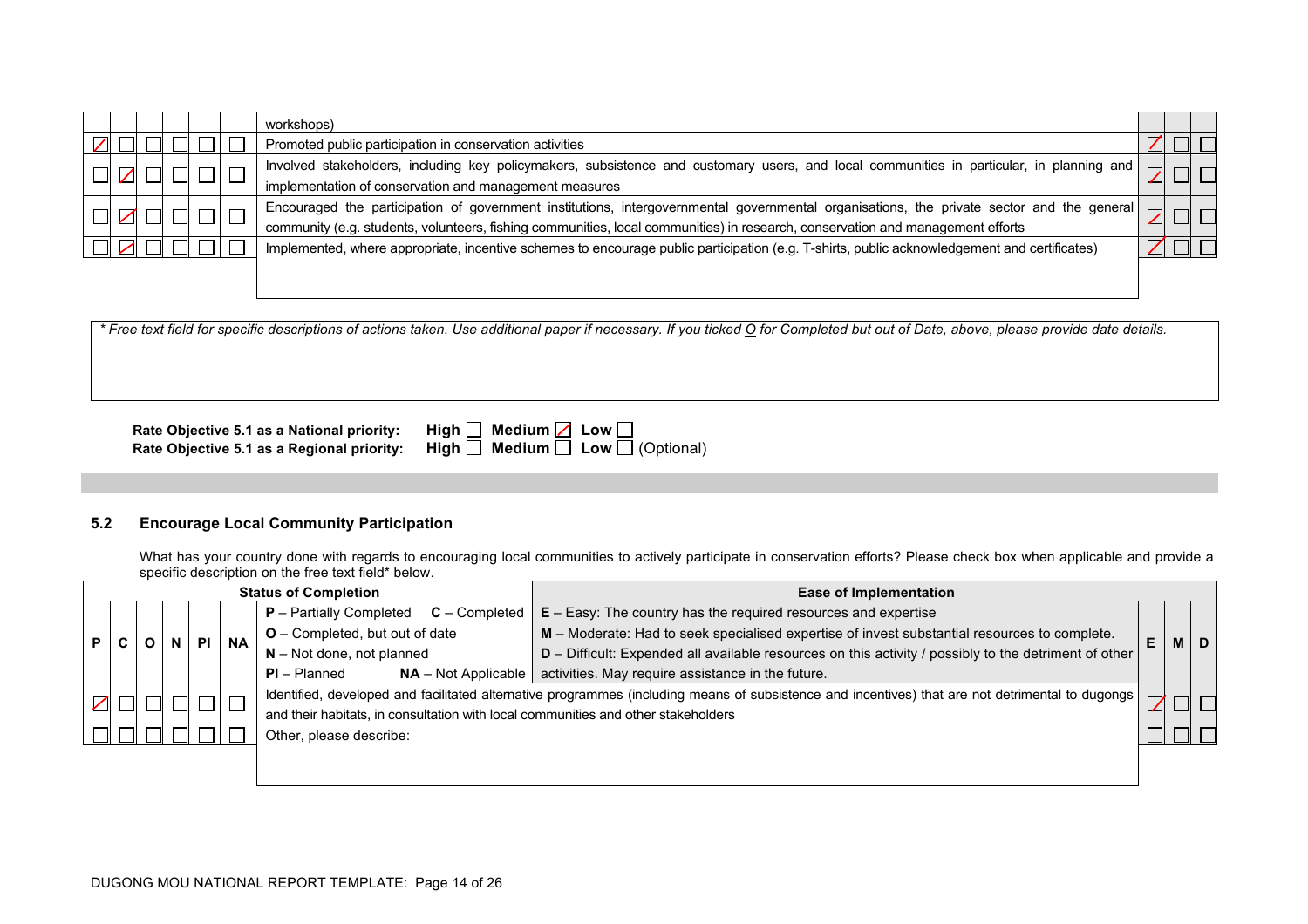**Rate Objective 5.2 as a National priority: High ■ Medium ■ Low ■ Rate Objective 5.2 as a Regional priority: High ■ Medium ■ Low ■**  $\overline{\mathsf{High}}$  **Medium** Low  $\overline{\Box}$  (Optional)

# **OBJECTIVE 6: ENHANCE NATIONAL, REGIONAL AND INTERNATIONAL COOPERATION**

### **6.1 Combat Illegal Trade**

What has your country done in order to collaborate with and assist Signatory and non-Signatory States to combat illegal international and domestic trade? What kind of measures have been developed to cooperate in enforcement activities relating to dugong products? Please check box when applicable and provide a specific description on the free text field\* below.

|  |                                                                                                                                                                    |  |     |           | <b>Status of Completion</b>                                                                                                               | <b>Ease of Implementation</b>                                                                                                                            |                                                                                                         |   |  |
|--|--------------------------------------------------------------------------------------------------------------------------------------------------------------------|--|-----|-----------|-------------------------------------------------------------------------------------------------------------------------------------------|----------------------------------------------------------------------------------------------------------------------------------------------------------|---------------------------------------------------------------------------------------------------------|---|--|
|  |                                                                                                                                                                    |  |     |           | <b>P</b> – Partially Completed<br><b>C</b> – Completed                                                                                    | $E - E$ asy: The country has the required resources and expertise                                                                                        |                                                                                                         |   |  |
|  |                                                                                                                                                                    |  | PI. | <b>NA</b> | <b>O</b> – Completed, but out of date                                                                                                     | M - Moderate: Had to seek specialised expertise of invest substantial resources to complete.                                                             |                                                                                                         | M |  |
|  |                                                                                                                                                                    |  |     |           |                                                                                                                                           | $N - Not$ done, not planned                                                                                                                              | $D$ – Difficult: Expended all available resources on this activity / possibly to the detriment of other |   |  |
|  |                                                                                                                                                                    |  |     |           | $PI - Planned$<br>$NA - Not Applicable$                                                                                                   | activities. May require assistance in the future.                                                                                                        |                                                                                                         |   |  |
|  | Encouraged Signatory States, that have not already done so, to become Parties to the Convention on International Trade in Endangered Species                       |  | Z   |           |                                                                                                                                           |                                                                                                                                                          |                                                                                                         |   |  |
|  |                                                                                                                                                                    |  |     |           | of Wild Fauna and Flora (CITES)                                                                                                           |                                                                                                                                                          |                                                                                                         |   |  |
|  |                                                                                                                                                                    |  |     |           | Reviewed at a national level, compliance with obligations under CITES relating to illegal international trade in dugong parts or products |                                                                                                                                                          | ╱                                                                                                       |   |  |
|  | Facilitated better compliance with CITES through training of relevant authorities in cooperation with other Signatory States, the CITES Secretariat<br>$\mathbb Z$ |  |     |           |                                                                                                                                           |                                                                                                                                                          |                                                                                                         |   |  |
|  |                                                                                                                                                                    |  |     |           | and other relevant organisations                                                                                                          |                                                                                                                                                          |                                                                                                         |   |  |
|  |                                                                                                                                                                    |  |     |           |                                                                                                                                           | Identified routes of international illegal trade through monitoring, and sought cooperation to take action to prevent, deter and, where possible,        | Z                                                                                                       |   |  |
|  |                                                                                                                                                                    |  |     |           | eliminate it                                                                                                                              |                                                                                                                                                          |                                                                                                         |   |  |
|  |                                                                                                                                                                    |  |     |           |                                                                                                                                           | Exchanged and discussed information on compliance and illegal trade issues at regular intervals, such as through annual reporting to the MoU             |                                                                                                         |   |  |
|  |                                                                                                                                                                    |  |     |           | Secretariat and at meetings of the Signatory States                                                                                       |                                                                                                                                                          |                                                                                                         |   |  |
|  |                                                                                                                                                                    |  |     |           |                                                                                                                                           | Identified, prevented, deterred and, where possible, eliminated domestic illegal trade through monitoring, implementation of legislation, identification | $\overline{\mathcal{L}}$                                                                                |   |  |
|  |                                                                                                                                                                    |  |     |           | of gaps in enforcement capabilities in each country, and training of enforcement officers                                                 |                                                                                                                                                          |                                                                                                         |   |  |
|  |                                                                                                                                                                    |  |     |           | Other, please describe:                                                                                                                   |                                                                                                                                                          |                                                                                                         |   |  |
|  |                                                                                                                                                                    |  |     |           |                                                                                                                                           |                                                                                                                                                          |                                                                                                         |   |  |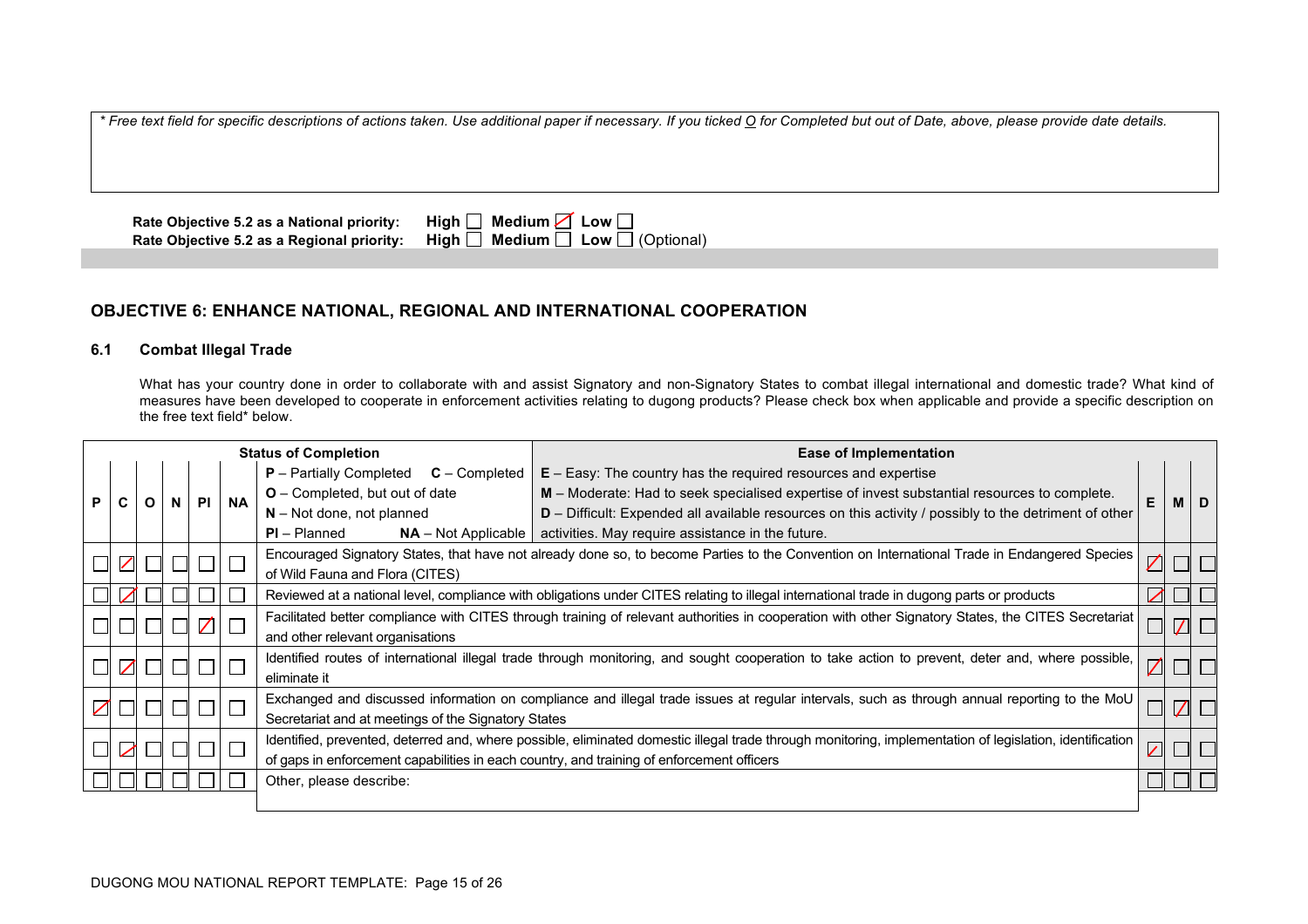| Rate Objective 6.1 as a National priority: | $High \ \Box \ \textit{ Medium} \ \Box \ \textit{Low} \ \Box$ |
|--------------------------------------------|---------------------------------------------------------------|
| Rate Objective 6.1 as a Regional priority: | High $\Box$ Medium $\Box$ Low $\Box$ (Optional)               |

### **6.2 Information Exchange**

What has your country done to develop and implement mechanisms for effective exchange of information? Please check box when applicable and provide a specific description on the free text field\* below.

|    |  |  |   |           |                                                                                                          | <b>Status of Completion</b>                                                                                                                   | <b>Ease of Implementation</b>                                                                                                                  |   |     |   |
|----|--|--|---|-----------|----------------------------------------------------------------------------------------------------------|-----------------------------------------------------------------------------------------------------------------------------------------------|------------------------------------------------------------------------------------------------------------------------------------------------|---|-----|---|
|    |  |  |   |           |                                                                                                          | <b>P</b> – Partially Completed<br>$C$ – Completed                                                                                             | $E - E$ asy: The country has the required resources and expertise                                                                              |   |     |   |
| P. |  |  | N | <b>PI</b> | <b>NA</b>                                                                                                | $O$ – Completed, but out of date                                                                                                              | M - Moderate: Had to seek specialised expertise of invest substantial resources to complete.                                                   |   | M I | D |
|    |  |  |   |           |                                                                                                          | $N$ – Not done, not planned                                                                                                                   | $D$ – Difficult: Expended all available resources on this activity / possibly to the detriment of other                                        |   |     |   |
|    |  |  |   |           | $PI - Planned$                                                                                           | $NA$ – Not Applicable   activities. May require assistance in the future.                                                                     |                                                                                                                                                |   |     |   |
|    |  |  |   |           |                                                                                                          |                                                                                                                                               | Identified and strengthened existing mechanisms for cooperation at the regional and sub-regional level                                         |   |     |   |
|    |  |  |   |           |                                                                                                          |                                                                                                                                               | Developed a website and/or newsletter to facilitate networking and exchange of information                                                     |   |     |   |
|    |  |  |   |           |                                                                                                          |                                                                                                                                               | Developed a web-based information resource for dugong conservation (including data on populations, migration, on-going projects) based on IUCN | Z |     |   |
|    |  |  |   |           |                                                                                                          | website                                                                                                                                       |                                                                                                                                                |   |     |   |
|    |  |  |   |           |                                                                                                          |                                                                                                                                               | Regularly updated a directory of experts and organisations concerned with dugong conservation                                                  |   |     |   |
|    |  |  |   | $\angle$  |                                                                                                          |                                                                                                                                               | Developed networks for cooperative management of shared populations, within or across sub-regions, and where appropriate, formalise            |   |     |   |
|    |  |  |   |           |                                                                                                          | cooperative management arrangements                                                                                                           |                                                                                                                                                |   |     |   |
|    |  |  |   |           |                                                                                                          |                                                                                                                                               | Cooperated where possible in the establishment of transboundary marine protected areas using ecological rather than political boundaries       |   |     |   |
|    |  |  |   | Z         |                                                                                                          | Developed a streamlined format for reporting and exchanging information (through the MoU Secretariat and among Signatory States) on the state |                                                                                                                                                |   |     |   |
|    |  |  |   |           |                                                                                                          | of dugong conservation at the national level                                                                                                  |                                                                                                                                                |   |     |   |
|    |  |  |   |           |                                                                                                          |                                                                                                                                               | Encouraged MoU signatory States that have not already done so tot become Parties to the Convention on Migratory Species (CMS)                  | ╱ |     |   |
|    |  |  |   |           |                                                                                                          | Encouraged Signatory States to become contracting parties to global fisheries agreements such as the UN Fish Stocks Agreement (1995) and the  |                                                                                                                                                |   |     |   |
|    |  |  |   |           | FAO Compliance Agreement (1993) and implemented the FAO Code of Conduct for Responsible Fisheries (1995) | Z                                                                                                                                             |                                                                                                                                                |   |     |   |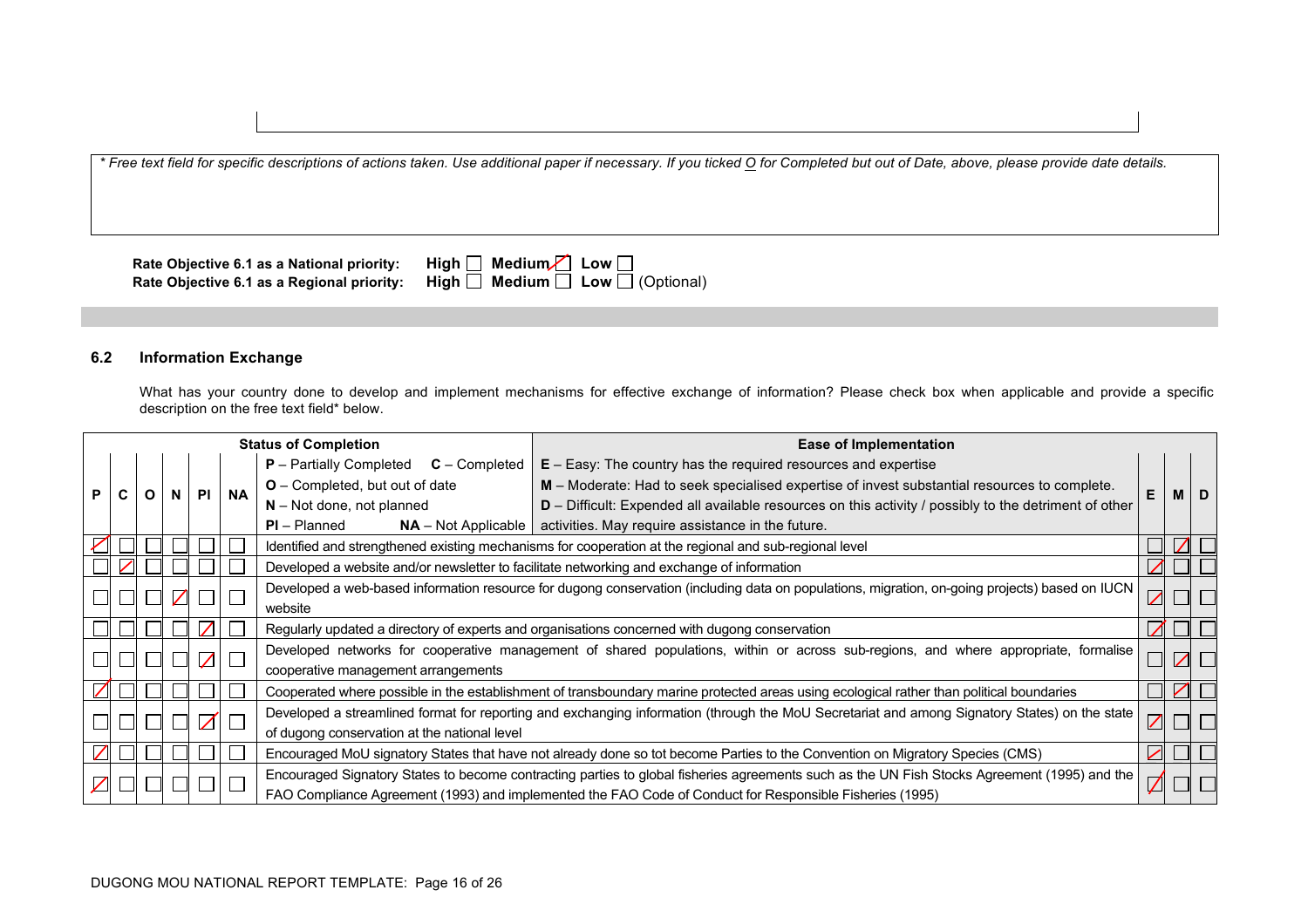|  |  | $Z\mathsf{L}$ | Established relationships with regional fisheries bodies with a view to obtaining data on incidental capture and encouraged them to adopt dugong<br>conservation measure within Exclusive Economic Zones (EEZ) and territorial waters                                                   |  |        |
|--|--|---------------|-----------------------------------------------------------------------------------------------------------------------------------------------------------------------------------------------------------------------------------------------------------------------------------------|--|--------|
|  |  |               | Determined the most appropriate methods for information and expertise among nations, scientific institutions, non-governmental and international<br>organisations, in order to develop and implement best practice approaches to conservation of dugongs and their habitats             |  |        |
|  |  |               | Exchanged at regular intervals scientific and technical information and expertise among nations, scientific institutions, non-governmental and<br>international organisations, in order to develop and implement best practice approaches to conservation of dugongs and their habitats |  | $\Box$ |
|  |  |               | Disseminated traditional knowledge on dugongs, their habitats and traditional practices for conservation and management in a culturally appropriate<br>manner                                                                                                                           |  |        |
|  |  |               | Updated data on dugong populations of regional interest on a regular basis (e.g. country status reports)                                                                                                                                                                                |  |        |
|  |  |               | Other, please describe:                                                                                                                                                                                                                                                                 |  |        |
|  |  |               |                                                                                                                                                                                                                                                                                         |  |        |

**Rate Objective 6.2 as a National priority:** H **Rate Objective 6.2 as a Regional priority: High □ Medium □ Low □ (Optional)** 

| $\mathsf{High} \ \Box \ \ \mathsf{Median} \ \Box \ \mathsf{Low} \ \Box$         |  |
|---------------------------------------------------------------------------------|--|
| $\mathsf{High} \ \Box \ \mathsf{ Medium} \ \Box \ \mathsf{Low} \ \Box$ (Optiona |  |

# **6.3 Improve Coordination**

What has your country done in order to improve coordination among government and non-government sectors and communities in the conservation of dugongs and their habitats? Please check box when applicable and provide a specific description on the free text field\* below.

|  | <b>Status of Completion</b> |  |  |      |           | <b>Ease of Implementation</b>                                                                                                           |                                                                                              |    |  |                             |                                                                                                       |  |  |  |
|--|-----------------------------|--|--|------|-----------|-----------------------------------------------------------------------------------------------------------------------------------------|----------------------------------------------------------------------------------------------|----|--|-----------------------------|-------------------------------------------------------------------------------------------------------|--|--|--|
|  |                             |  |  |      |           | $P -$ Partially Completed $C -$ Completed                                                                                               | $E - Easy$ : The country has the required resources and expertise                            |    |  |                             |                                                                                                       |  |  |  |
|  |                             |  |  | N PI | <b>NA</b> | O - Completed, but out of date                                                                                                          | M - Moderate: Had to seek specialised expertise of invest substantial resources to complete. | E. |  | <b>MD</b>                   |                                                                                                       |  |  |  |
|  |                             |  |  |      |           |                                                                                                                                         |                                                                                              |    |  | $N - Not$ done, not planned | D - Difficult: Expended all available resources on this activity / possibly to the detriment of other |  |  |  |
|  |                             |  |  |      |           | $PI - Planned$                                                                                                                          | $NA$ – Not Applicable   activities. May require assistance in the future.                    |    |  |                             |                                                                                                       |  |  |  |
|  |                             |  |  |      |           | Reviewed the roles and responsibilities of government agencies related to the conservation and management of dugongs and their habitats |                                                                                              |    |  |                             |                                                                                                       |  |  |  |
|  |                             |  |  |      |           | Designated a led agency responsible for coordinating national dugong conservation and management policy                                 |                                                                                              |    |  |                             |                                                                                                       |  |  |  |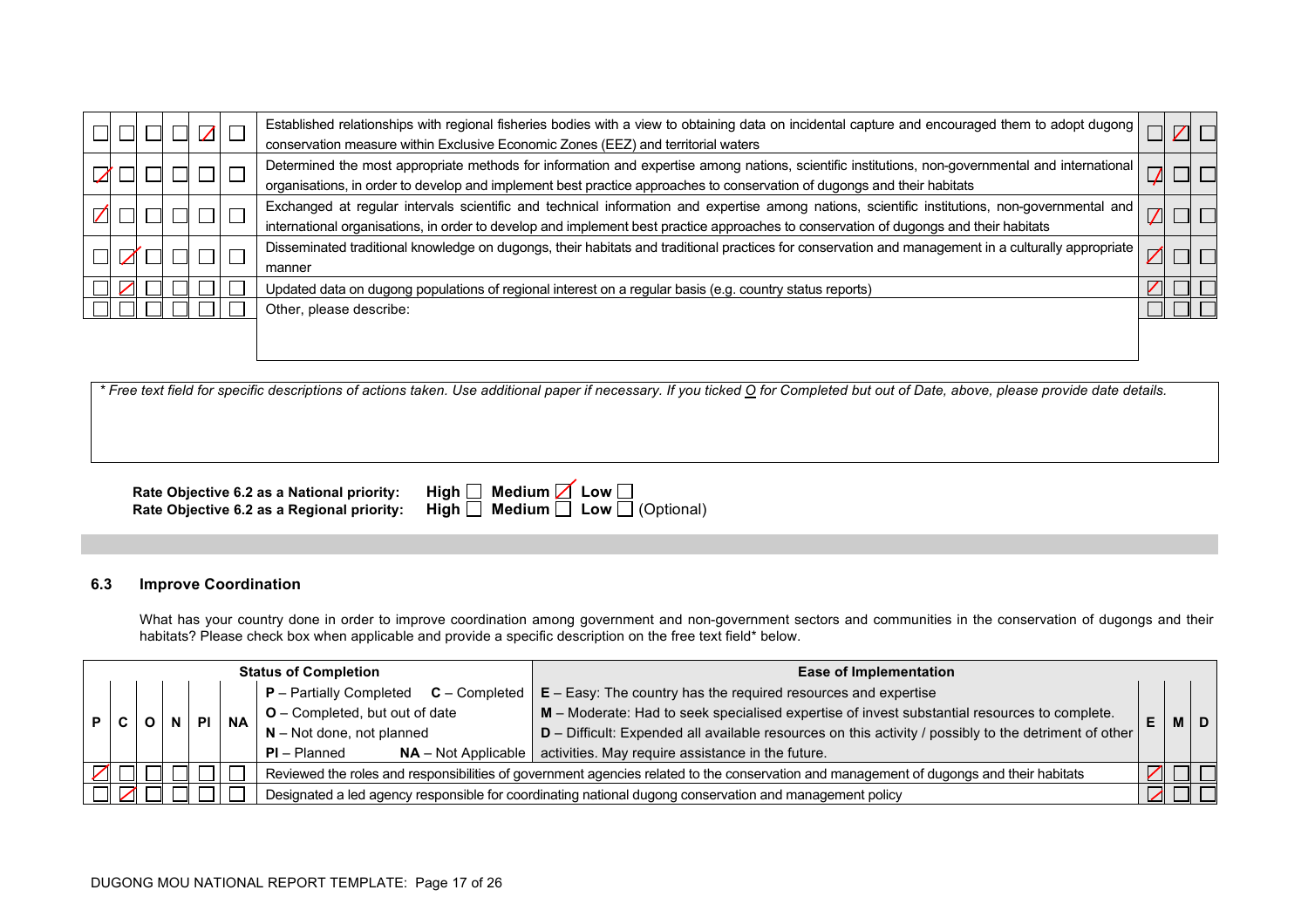|  |  |  | Identified non-governmental organisation with an interest in dugong conservation and management                                                                 |  |  |
|--|--|--|-----------------------------------------------------------------------------------------------------------------------------------------------------------------|--|--|
|  |  |  | Encouraged cooperation within and among government and non-government sectors, including through the development and/or strengthening of  <br>national networks |  |  |
|  |  |  | Other, please describe:                                                                                                                                         |  |  |

**Rate Objective 6.3 as a National priority:** Hi<br>Rate Objective 6.3 as a Regional priority: Hi **Rate Objective 6.3 as a Regional priority: High □ Medium □ Low □ (Optional)** 

| igh $\Box$ Medium $\Box$ Low $\Box$ |                                            |
|-------------------------------------|--------------------------------------------|
|                                     | igh $\Box$ Medium $\Box$ Low $\Box$ (Optic |

### **6.4 Database**

In relation to dugong conservation and management, what has your country done to develop and implement a regional database of relevant information? Please check box when applicable and provide a specific description on the free text field\* below.

|    | <b>Status of Completion</b> |  |  |           |           |                                                   | <b>Ease of Implementation</b>                                                                                                            |   |     |   |  |
|----|-----------------------------|--|--|-----------|-----------|---------------------------------------------------|------------------------------------------------------------------------------------------------------------------------------------------|---|-----|---|--|
|    |                             |  |  |           |           | <b>P</b> – Partially Completed<br>$C$ – Completed | $E - E$ asy: The country has the required resources and expertise                                                                        |   |     |   |  |
| P. |                             |  |  | <b>PI</b> | <b>NA</b> | $O$ – Completed, but out of date                  | M – Moderate: Had to seek specialised expertise of invest substantial resources to complete.                                             | Е | M I | D |  |
|    |                             |  |  |           |           | $N - Not$ done, not planned                       | D - Difficult: Expended all available resources on this activity / possibly to the detriment of other                                    |   |     |   |  |
|    |                             |  |  |           |           | $PI - Planned$<br>$NA - Not Applicable$           | activities. May require assistance in the future.                                                                                        |   |     |   |  |
|    |                             |  |  | $\sqrt{}$ |           |                                                   | Collated and managed information relevant for dugong conservation and management in a regional database that is easily accessible to all |   |     |   |  |
|    |                             |  |  |           |           | interested parties                                |                                                                                                                                          |   |     |   |  |
|    | Other, please describe:     |  |  |           |           |                                                   |                                                                                                                                          |   |     |   |  |
|    |                             |  |  |           |           |                                                   |                                                                                                                                          |   |     |   |  |
|    |                             |  |  |           |           |                                                   |                                                                                                                                          |   |     |   |  |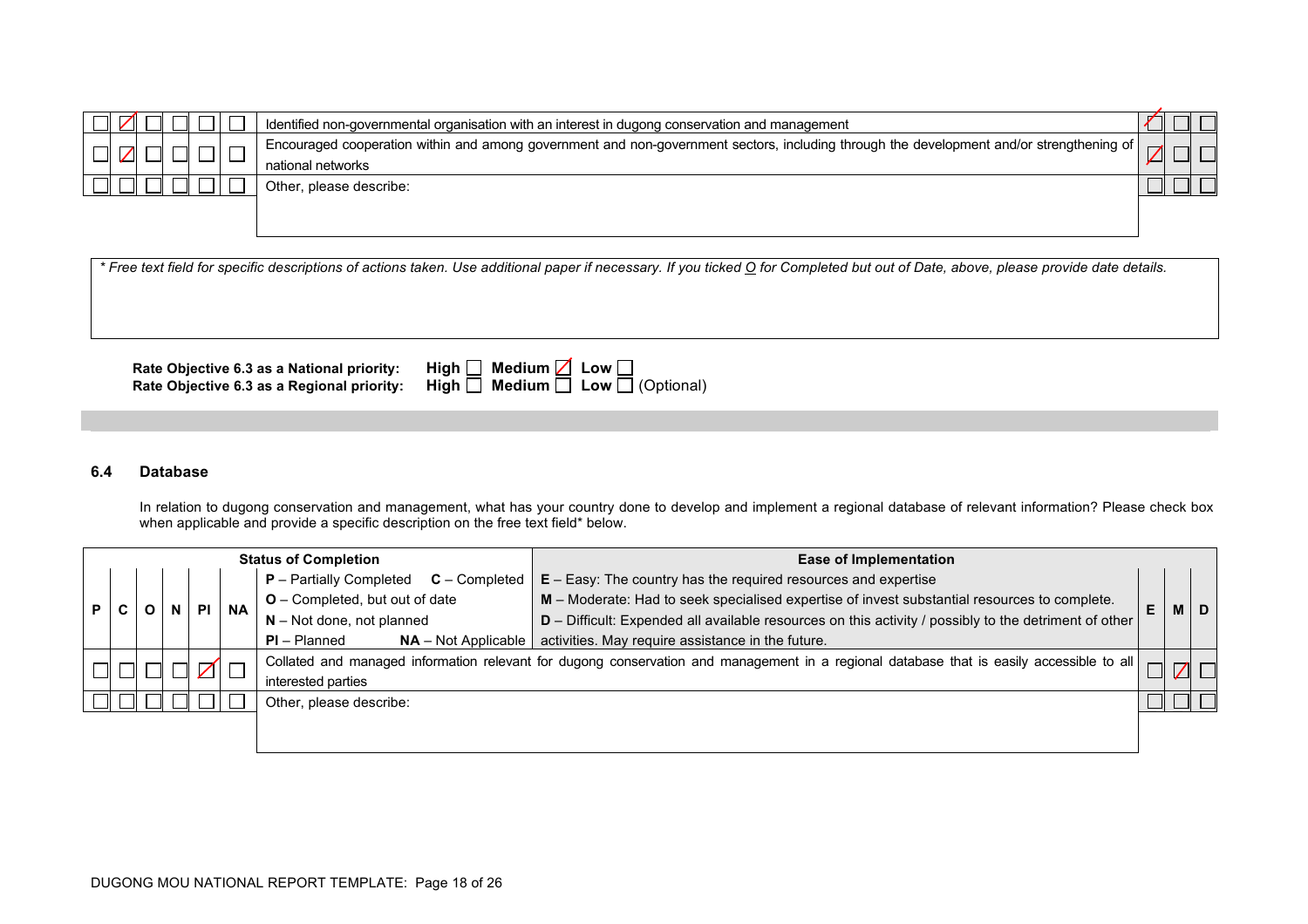**Rate Objective 6.4 as a National priority:**<br>Rate Objective 6.4 as a Regional priority:

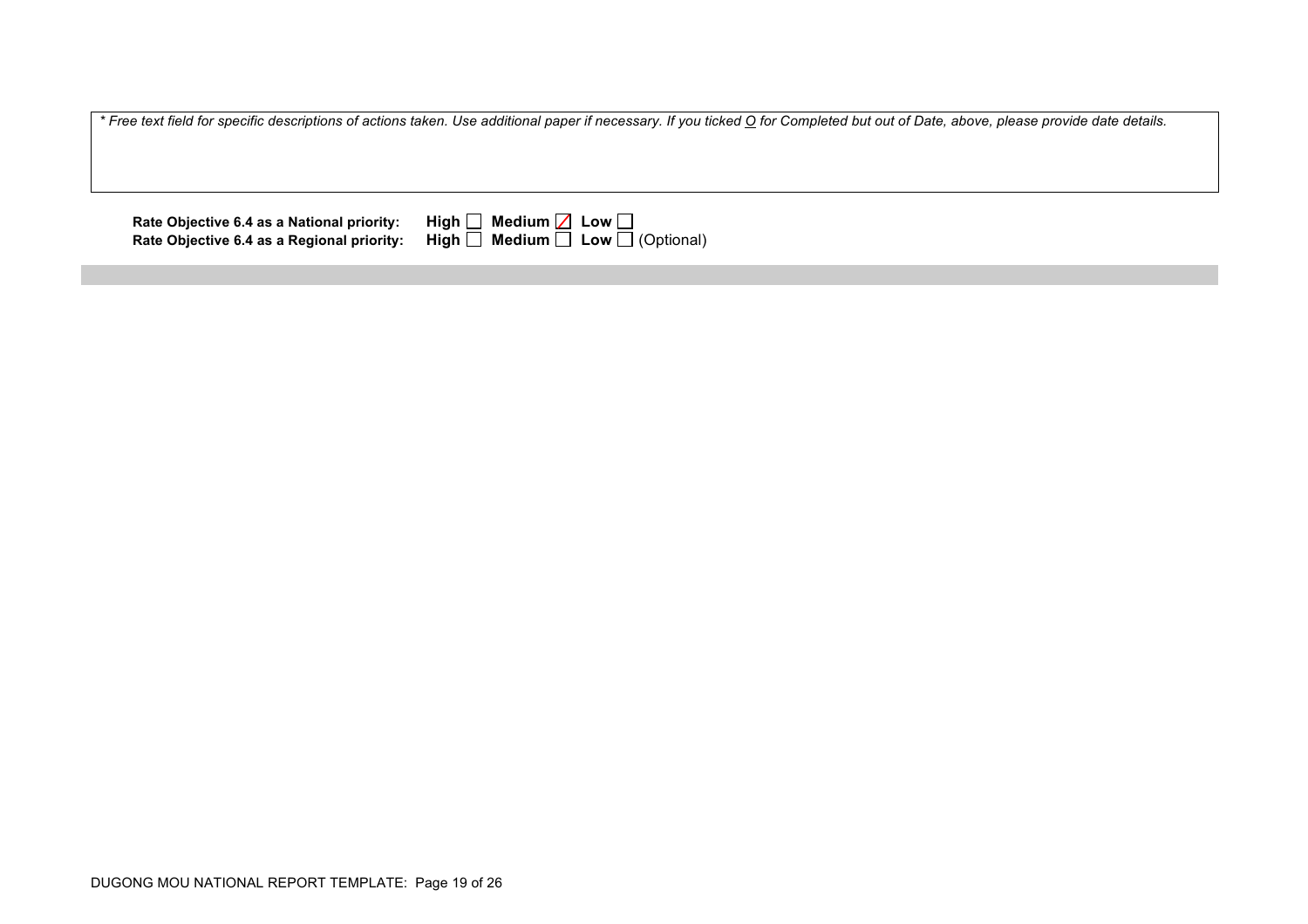# **OBJECTIVE 7: PROMOTE IMPLEMENTATION OF THE MOU**

### **7.1 Encourage participation in the MoU**

What has your country done to encourage all Range States to participate in the MoU and its conservation and management activities? Please check box when applicable and provide a specific description on the free text field\* below.

|                |  |  |                                                                           |           |           | <b>Status of Completion</b>                       | <b>Ease of Implementation</b>                                                                                                       |  |  |            |
|----------------|--|--|---------------------------------------------------------------------------|-----------|-----------|---------------------------------------------------|-------------------------------------------------------------------------------------------------------------------------------------|--|--|------------|
|                |  |  |                                                                           |           |           | $C$ – Completed<br><b>P</b> – Partially Completed | $E - Easy$ : The country has the required resources and expertise                                                                   |  |  |            |
| P              |  |  | N                                                                         | <b>PI</b> | <b>NA</b> | O - Completed, but out of date                    | M - Moderate: Had to seek specialised expertise of invest substantial resources to complete.                                        |  |  | <b>MID</b> |
|                |  |  |                                                                           |           |           | $N - Not$ done, not planned                       | D - Difficult: Expended all available resources on this activity / possibly to the detriment of other                               |  |  |            |
| $PI - Planned$ |  |  | $NA$ – Not Applicable   activities. May require assistance in the future. |           |           |                                                   |                                                                                                                                     |  |  |            |
|                |  |  |                                                                           |           |           |                                                   | Encouraged non-Signatory States to sign the MoU                                                                                     |  |  |            |
|                |  |  |                                                                           |           |           |                                                   | Arranged regional and sub-regional workshops involving non-Signatory States to raise awareness of the MoU                           |  |  |            |
|                |  |  |                                                                           |           |           |                                                   | Considered at the first meeting of the Signatory States the development of a timetable for regular review of implementation the MoU |  |  |            |
|                |  |  |                                                                           |           |           | Other, please describe:                           |                                                                                                                                     |  |  |            |
|                |  |  |                                                                           |           |           |                                                   |                                                                                                                                     |  |  |            |
|                |  |  |                                                                           |           |           |                                                   |                                                                                                                                     |  |  |            |

*\* Free text field for specific descriptions of actions taken. Use additional paper if necessary. If you ticked O for Completed but out of Date, above, please provide date details.*

| Rate Objective 7.1 as a National priority: | High $\Box$ Medium $\Box$ Low $\Box$                                                         |
|--------------------------------------------|----------------------------------------------------------------------------------------------|
|                                            | Rate Objective 7.1 as a Regional priority:   High $\Box$ Medium $\Box$ Low $\Box$ (Optional) |

### **7.2 Support the Secretariat**

What has your country done to support the Secretariat of the MoU to ensure the objectives of the Conservation and Management Plan are met? Please check box when applicable and provide a specific description on the free text field\* below.

| Status of<br>' Completion                                                         | f Implementation<br>- OT                                                      |  |   |  |  |
|-----------------------------------------------------------------------------------|-------------------------------------------------------------------------------|--|---|--|--|
| NΑ<br>$\sim$<br>Completed<br>P<br>Partially<br>Completed<br><u>u – </u><br>יייט - | and expertise a<br>s the required resources a<br>Easy:<br>The country has the |  | M |  |  |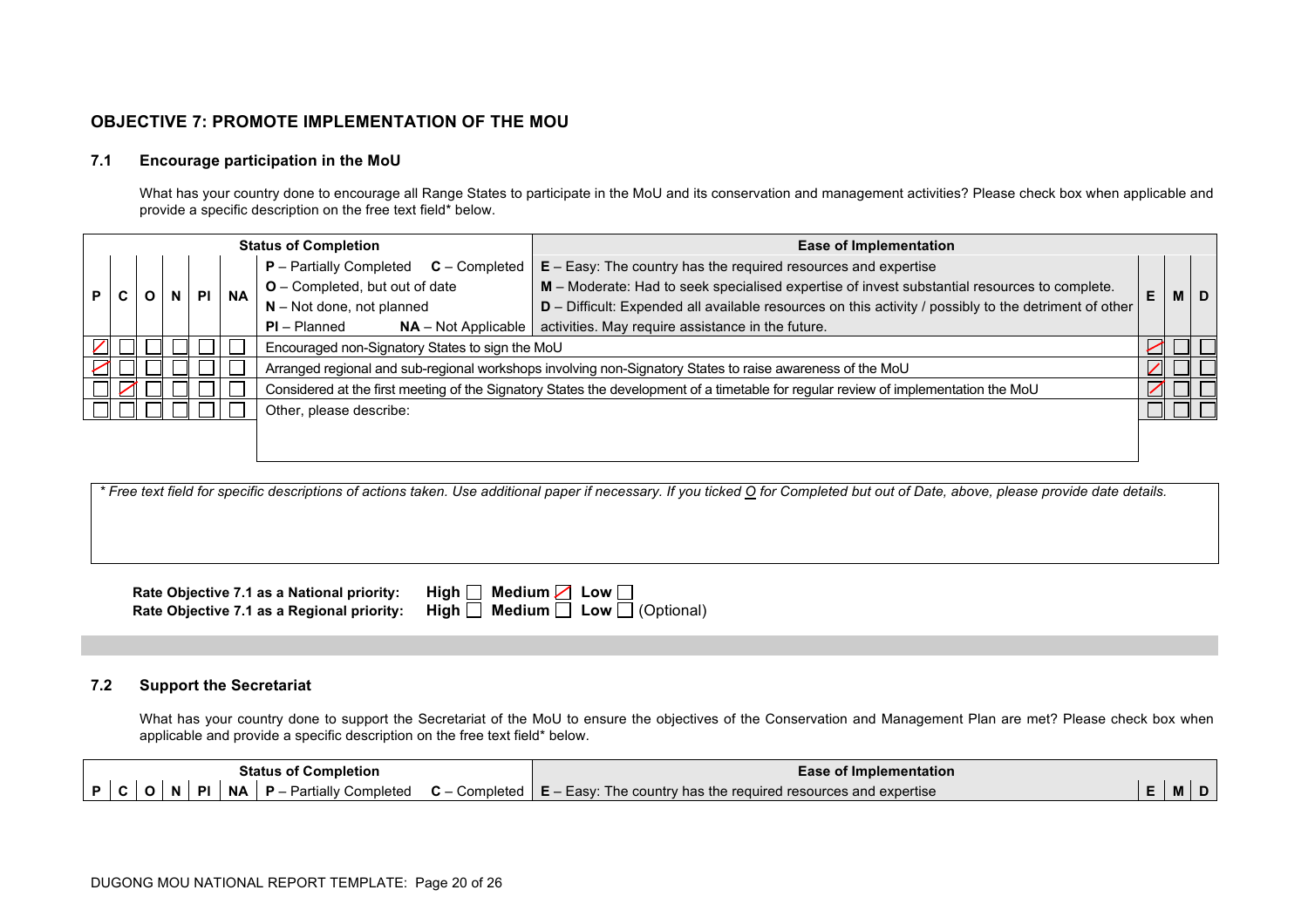|  |  |  | $O$ – Completed, but out of date                                   | M - Moderate: Had to seek specialised expertise of invest substantial resources to complete.            |  |  |
|--|--|--|--------------------------------------------------------------------|---------------------------------------------------------------------------------------------------------|--|--|
|  |  |  | $N - Not$ done, not planned                                        | $D$ – Difficult: Expended all available resources on this activity / possibly to the detriment of other |  |  |
|  |  |  | <b>PI</b> – Planned                                                | $NA$ – Not Applicable   activities. May require assistance in the future.                               |  |  |
|  |  |  | Secured reliable sources of funding to support the MoU Secretariat |                                                                                                         |  |  |
|  |  |  | Other, please describe:                                            |                                                                                                         |  |  |
|  |  |  |                                                                    |                                                                                                         |  |  |
|  |  |  |                                                                    |                                                                                                         |  |  |

**Righ O** Medium **Z** Low **D** (Optional)<br> **Righ D** Medium **D** Low **D** (Optional)

**Rate Objective 7.2 as a National priority:**<br>Rate Objective 7.2 as a Regional priority:

| 7.3 | <b>Seek Resources</b> |
|-----|-----------------------|
|     |                       |

What kind of actions has your country taken to seek resources to support the implementation of the MoU, either at a national or international level? Please check box when applicable and provide a specific description on the free text field\* below.

|         | <b>Status of Completion</b> |  |                  |  |                        |                                                                                                                      | <b>Ease of Implementation</b>                                                                                                                          |   |  |            |
|---------|-----------------------------|--|------------------|--|------------------------|----------------------------------------------------------------------------------------------------------------------|--------------------------------------------------------------------------------------------------------------------------------------------------------|---|--|------------|
|         |                             |  |                  |  |                        | <b>P</b> – Partially Completed<br>$C$ – Completed                                                                    | $E - Easy$ : The country has the required resources and expertise                                                                                      |   |  |            |
|         |                             |  | N.               |  | <b>NA</b><br><b>PI</b> | <b>O</b> – Completed, but out of date                                                                                | M - Moderate: Had to seek specialised expertise of invest substantial resources to complete.                                                           | E |  | <b>MID</b> |
|         |                             |  |                  |  |                        | $N - Not$ done, not planned                                                                                          | D - Difficult: Expended all available resources on this activity / possibly to the detriment of other                                                  |   |  |            |
|         |                             |  |                  |  |                        | $PI - Planned$<br>$NA - Not Applicable$                                                                              | activities. May require assistance in the future.                                                                                                      |   |  |            |
|         |                             |  |                  |  |                        | Prioritised conservation and management activities for funding                                                       |                                                                                                                                                        |   |  |            |
|         |                             |  |                  |  |                        |                                                                                                                      | Explored funding options with governments and other donors such as the Asian Development Bank, World Bank, UNDP, European Union, UNEP,                 |   |  |            |
|         |                             |  |                  |  |                        | GEF, etc.                                                                                                            |                                                                                                                                                        |   |  |            |
|         |                             |  |                  |  |                        |                                                                                                                      | Solicited funding and other contributions from industries that have impacts on dugongs and their habitats (e.g. fisheries, tourism, oil industry, real |   |  |            |
| estate) |                             |  | $\boldsymbol{U}$ |  |                        |                                                                                                                      |                                                                                                                                                        |   |  |            |
|         |                             |  |                  |  |                        | Explored international funding support and other incentives for Signatory States that effectively manage populations |                                                                                                                                                        |   |  |            |
|         |                             |  |                  |  |                        | Other, please describe:                                                                                              |                                                                                                                                                        |   |  |            |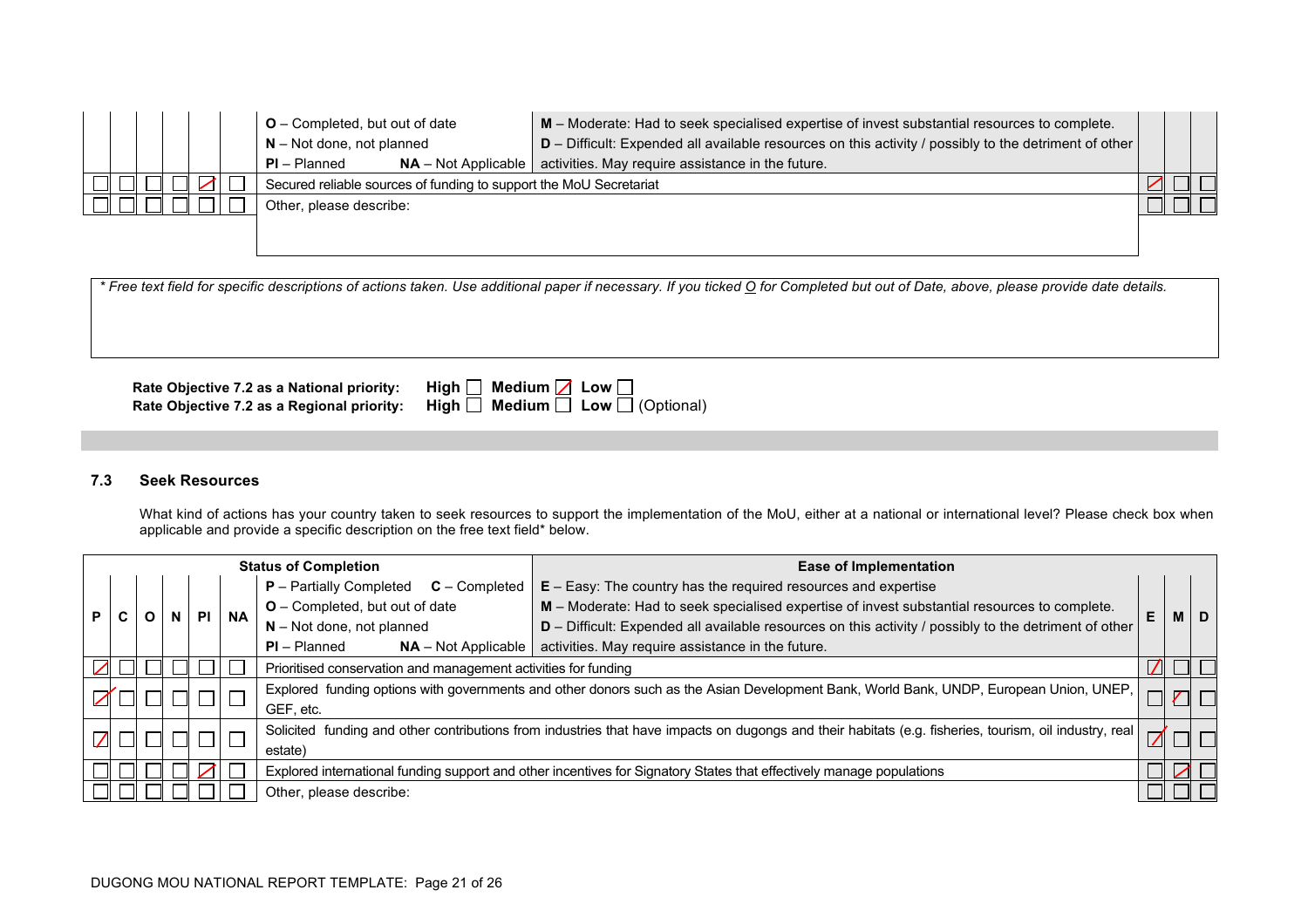**Rate Objective 7.3 as a National priority: H Rate Objective 7.3 as a Regional priority:** High  $\Box$  Medium  $\Box$  Low  $\Box$  (Optional)

| ligh $\square$ Medium $\square$ Low $\square$         |  |
|-------------------------------------------------------|--|
| ligh $\square$ Medium $\square$ Low $\square$ (Option |  |

### **7.4 Synergy with Other Conventions**

What has your country done to create links and develop synergies with other relevant regional conservation conventions, MoUs and Agreements? Please check box when applicable and provide a specific description on the free text field\* below.

|  | <b>Status of Completion</b> |  |  |  |           | <b>Ease of Implementation</b>                     |                                                                                                                                  |    |  |       |
|--|-----------------------------|--|--|--|-----------|---------------------------------------------------|----------------------------------------------------------------------------------------------------------------------------------|----|--|-------|
|  |                             |  |  |  |           | <b>P</b> – Partially Completed<br>$C$ – Completed | $E - Easy$ : The country has the required resources and expertise                                                                |    |  |       |
|  |                             |  |  |  | <b>NA</b> | $O$ – Completed, but out of date                  | M - Moderate: Had to seek specialised expertise of invest substantial resources to complete.                                     | E. |  | M   D |
|  |                             |  |  |  |           | $N - Not$ done, not planned                       | D - Difficult: Expended all available resources on this activity / possibly to the detriment of other                            |    |  |       |
|  |                             |  |  |  |           | $PI - Planned$<br>$NA - Not Applicable$           | activities. May require assistance in the future.                                                                                |    |  |       |
|  |                             |  |  |  |           |                                                   | Identified, facilitated and explored links to other international, regional, sub-regional fora, conventions, agreements and MoUs |    |  |       |
|  | Other, please describe:     |  |  |  |           |                                                   |                                                                                                                                  |    |  |       |
|  |                             |  |  |  |           |                                                   |                                                                                                                                  |    |  |       |
|  |                             |  |  |  |           |                                                   |                                                                                                                                  |    |  |       |

*\* Free text field for specific descriptions of actions taken. Use additional paper if necessary. If you ticked O for Completed but out of Date, above, please provide date details.*

**Rate Objective 7.4 as a National priority:** High **Rate Objective 7.4 as a Regional priority: High ■ Medium ■ Low ■ (Optional)** 

| gh $\Box$ Medium $\Box$ Low $\Box$ |                                         |
|------------------------------------|-----------------------------------------|
|                                    | ah $\Box$ Medium $\Box$ Low $\Box$ (Opt |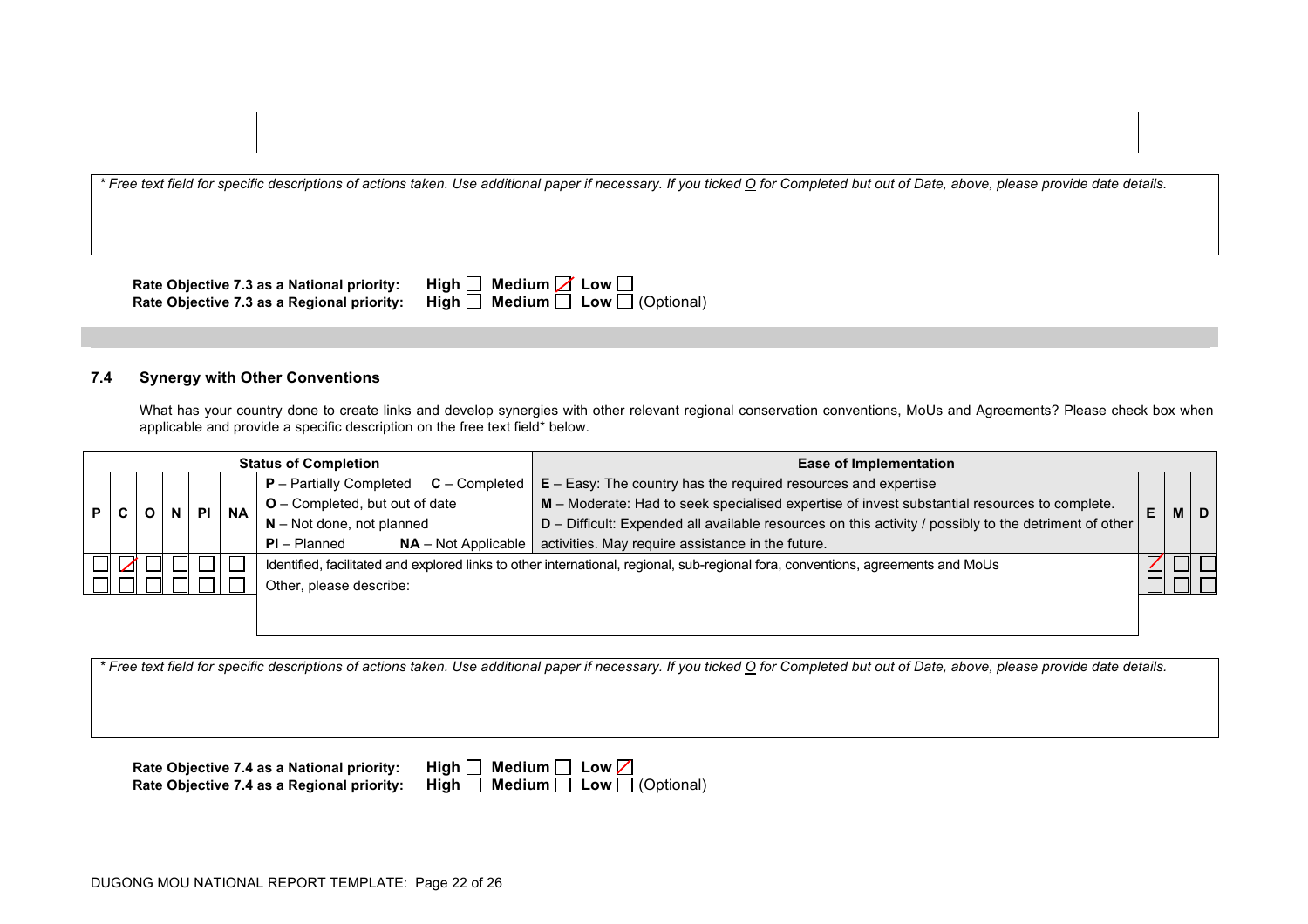# **OBJECTIVE 8: IMPROVE LEGAL PROTECTION OF DUGONGS AND THEIR HABITATS**

### **8.1 Incorporation into national legislation**

What has your country done to encourage all Range States, and ensure Signatory States, to incorporate dugong and habitat conservation and protection measures into national legislation? Please check box when applicable and provide a specific description on the free text field\* below.

|    | <b>Status of Completion</b> |  |   |  |           |                                                                                                                                                                                                  | <b>Ease of Implementation</b>                                                                                                |                                                                                              |                                                                                                       |  |   |                                                   |                                                                   |  |  |  |
|----|-----------------------------|--|---|--|-----------|--------------------------------------------------------------------------------------------------------------------------------------------------------------------------------------------------|------------------------------------------------------------------------------------------------------------------------------|----------------------------------------------------------------------------------------------|-------------------------------------------------------------------------------------------------------|--|---|---------------------------------------------------|-------------------------------------------------------------------|--|--|--|
|    |                             |  |   |  |           |                                                                                                                                                                                                  |                                                                                                                              |                                                                                              |                                                                                                       |  |   | <b>P</b> – Partially Completed<br>$C$ – Completed | $E - Easy$ : The country has the required resources and expertise |  |  |  |
| P. |                             |  | N |  | <b>PI</b> | <b>NA</b>                                                                                                                                                                                        | <b>O</b> – Completed, but out of date                                                                                        | M - Moderate: Had to seek specialised expertise of invest substantial resources to complete. | E                                                                                                     |  | D |                                                   |                                                                   |  |  |  |
|    |                             |  |   |  |           |                                                                                                                                                                                                  |                                                                                                                              | $N - Not$ done, not planned                                                                  | D – Difficult: Expended all available resources on this activity / possibly to the detriment of other |  |   |                                                   |                                                                   |  |  |  |
|    |                             |  |   |  |           | $PI - Planned$<br>$NA - Not Applicable$                                                                                                                                                          | activities. May require assistance in the future.                                                                            |                                                                                              |                                                                                                       |  |   |                                                   |                                                                   |  |  |  |
|    |                             |  |   |  |           |                                                                                                                                                                                                  | Encouraged MoU Signatory States that have not already done so to become Parties to the Convention on Migratory Species (CMS) |                                                                                              |                                                                                                       |  |   |                                                   |                                                                   |  |  |  |
|    |                             |  |   |  |           | Encouraged the establishment of legislation to protect dugongs and their habitats while recognising existing traditional management systems                                                      |                                                                                                                              |                                                                                              |                                                                                                       |  |   |                                                   |                                                                   |  |  |  |
|    |                             |  |   |  |           |                                                                                                                                                                                                  | Reviewed domestic policies and laws to address gaps or impediments to dugong conservation                                    |                                                                                              |                                                                                                       |  |   |                                                   |                                                                   |  |  |  |
|    |                             |  |   |  |           | Ensured corporate sanctions for harming dugongs or destroying habitat, trained law enforcement authorities, raised public awareness to boost<br>surveillance for reporting of illegal activities |                                                                                                                              |                                                                                              |                                                                                                       |  |   |                                                   |                                                                   |  |  |  |
|    |                             |  |   |  |           | Other, please describe:                                                                                                                                                                          |                                                                                                                              |                                                                                              |                                                                                                       |  |   |                                                   |                                                                   |  |  |  |
|    |                             |  |   |  |           |                                                                                                                                                                                                  |                                                                                                                              |                                                                                              |                                                                                                       |  |   |                                                   |                                                                   |  |  |  |

*\* Free text field for specific descriptions of actions taken. Use additional paper if necessary. If you ticked O for Completed but out of Date, above, please provide date details.*

**Rate Objective 8.1 as a National priority:** High **Rate Objective 8.1 as a Regional priority:** High  $\Box$  Medium  $\Box$  Low  $\Box$  (Optional)

| gh $\Box$ Medium $\Box$ Low $\Box$     |  |
|----------------------------------------|--|
| gh $\Box$ Medium $\Box$ Low $\Box$ (Op |  |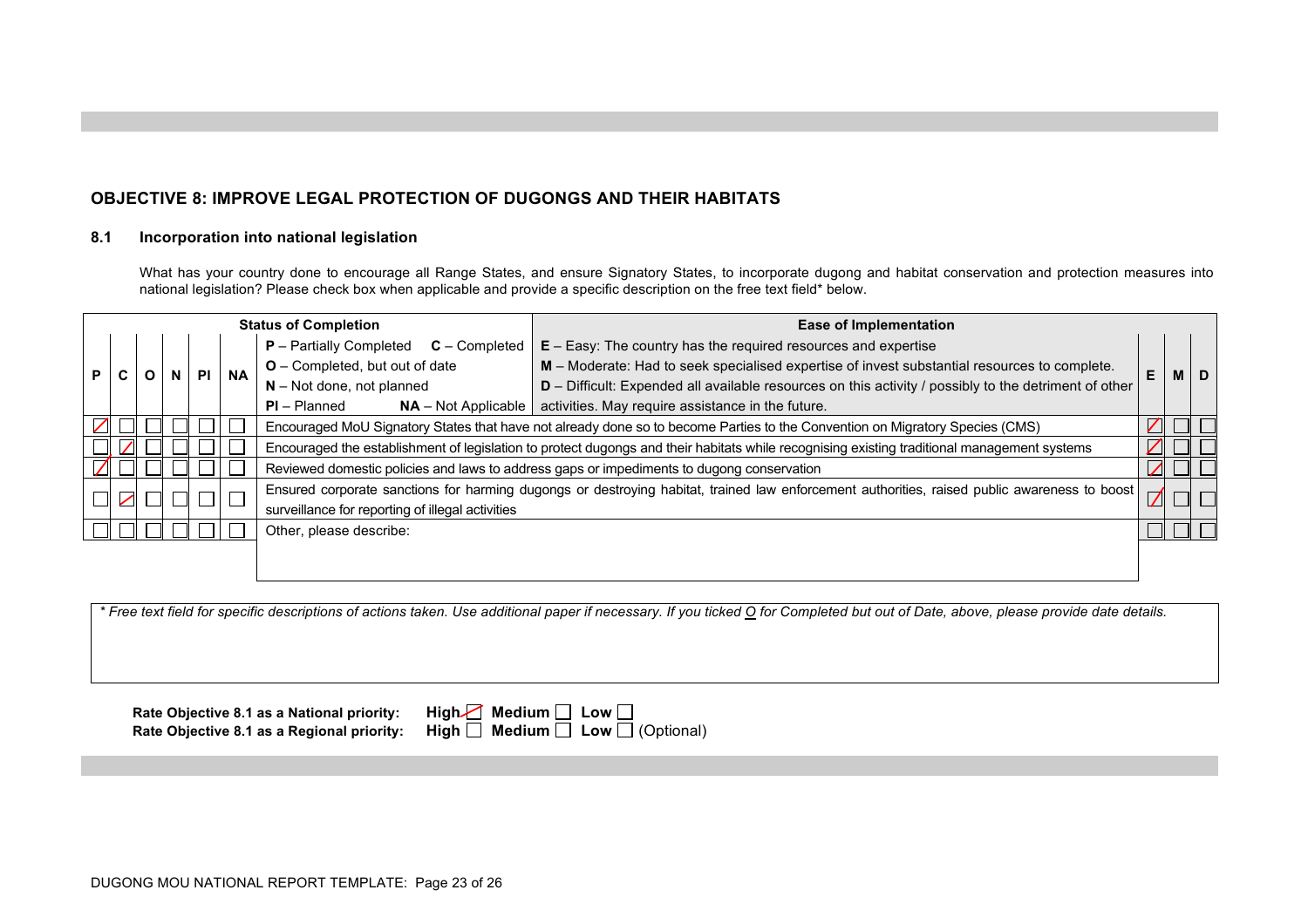### **8.2 Legal Protection**

What kind of measures your country has developed to review and, where necessary, strengthen legal protection for dugongs and their habitats? Please check box when applicable and provide a specific description on the free text field\* below.

| <b>Status of Completion</b> |  |  |  |  |           |                                         | <b>Ease of Implementation</b>                                                                                                                     |                                                                   |  |           |  |
|-----------------------------|--|--|--|--|-----------|-----------------------------------------|---------------------------------------------------------------------------------------------------------------------------------------------------|-------------------------------------------------------------------|--|-----------|--|
|                             |  |  |  |  |           |                                         | <b>P</b> – Partially Completed<br>$C$ – Completed                                                                                                 | $E - Easy$ : The country has the required resources and expertise |  |           |  |
|                             |  |  |  |  | <b>NA</b> | $O$ – Completed, but out of date        | M - Moderate: Had to seek specialised expertise of invest substantial resources to complete.                                                      | E                                                                 |  | <b>MD</b> |  |
|                             |  |  |  |  |           | $N - Not$ done, not planned             | D - Difficult: Expended all available resources on this activity / possibly to the detriment of other                                             |                                                                   |  |           |  |
|                             |  |  |  |  |           | $PI - Planned$<br>$NA - Not Applicable$ | activities. May require assistance in the future.                                                                                                 |                                                                   |  |           |  |
|                             |  |  |  |  |           |                                         | Cooperated in law enforcement to ensure compatible application of laws across and between jurisdictions (including through bilateral/multilateral |                                                                   |  |           |  |
|                             |  |  |  |  |           | agreements and intelligence sharing)    |                                                                                                                                                   |                                                                   |  |           |  |
|                             |  |  |  |  |           | Other, please describe:                 |                                                                                                                                                   |                                                                   |  |           |  |
|                             |  |  |  |  |           |                                         |                                                                                                                                                   |                                                                   |  |           |  |

*\* Free text field for specific descriptions of actions taken. Use additional paper if necessary. If you ticked O for Completed but out of Date, above, please provide date details.*

| Rate Objective 8.2 as a National priority: High $\Box$ Medium $\Box$ Low $\Box$ |                                                                                            |
|---------------------------------------------------------------------------------|--------------------------------------------------------------------------------------------|
|                                                                                 | Rate Objective 8.2 as a Regional priority: High $\Box$ Medium $\Box$ Low $\Box$ (Optional) |

# **OBJECTIVE 9: ENHANCE NATIONAL, REGIONAL AND INTERNATIONAL COOPERATION ON CAPACITY BUILDING**

**9.1 Promote Capacity Building**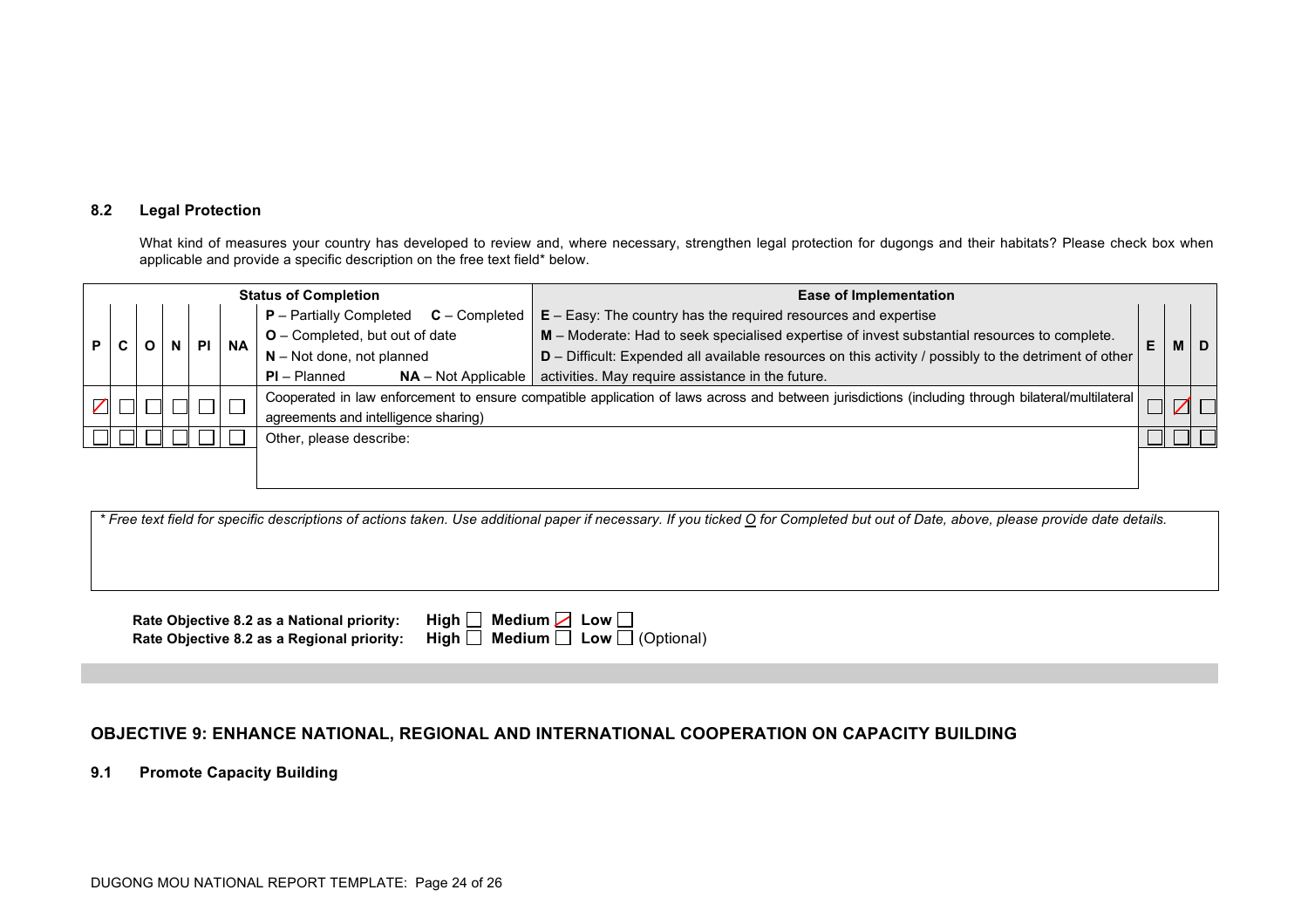What has your country done to promote capacity building at all levels to strengthen conservation measures? Please check box when applicable and provide a specific description on the free text field\* below.

|    | <b>Status of Completion</b> |   |    |           |           |                                                                                                                                                                     | <b>Ease of Implementation</b>                                                                                                                    |  |   |   |
|----|-----------------------------|---|----|-----------|-----------|---------------------------------------------------------------------------------------------------------------------------------------------------------------------|--------------------------------------------------------------------------------------------------------------------------------------------------|--|---|---|
|    |                             |   |    |           |           | <b>P</b> – Partially Completed<br>$C$ – Completed                                                                                                                   | $E - Easy$ : The country has the required resources and expertise                                                                                |  |   |   |
| P. |                             | O | N. | <b>PI</b> | <b>NA</b> | O - Completed, but out of date                                                                                                                                      | M - Moderate: Had to seek specialised expertise of invest substantial resources to complete.                                                     |  | M | D |
|    |                             |   |    |           |           | $N - Not$ done, not planned                                                                                                                                         | D - Difficult: Expended all available resources on this activity / possibly to the detriment of other                                            |  |   |   |
|    |                             |   |    |           |           | $PI - Planned$                                                                                                                                                      | $NA$ – Not Applicable   activities. May require assistance in the future.                                                                        |  |   |   |
|    |                             |   |    |           |           |                                                                                                                                                                     | Identified needs for capacity-building in terms of human resources, knowledge and facilities                                                     |  |   |   |
|    |                             |   |    |           |           |                                                                                                                                                                     | Provided training (e.g. through workshops) in conservation and management techniques for dugongs and their habitats to relevant agencies,        |  |   |   |
|    |                             |   |    |           |           | individuals and local communities                                                                                                                                   |                                                                                                                                                  |  |   |   |
|    |                             |   |    |           |           | Coordinated training programmes and workshops                                                                                                                       |                                                                                                                                                  |  |   |   |
|    |                             |   |    |           |           | Developed partnerships with universities, research institutions, NGOs, training bodies and other relevant organisations to support capacity building<br>initiatives |                                                                                                                                                  |  |   |   |
|    |                             |   |    |           |           |                                                                                                                                                                     | Identified assess, develop and implement training programmes for local communities, NGOs, community-based organisations, media, enforcement      |  |   |   |
|    |                             |   |    |           |           | officers, policy makers, law makers and decision makers                                                                                                             |                                                                                                                                                  |  |   |   |
|    |                             |   |    |           |           |                                                                                                                                                                     | Enhanced capacity at all levels to develop and undertake joint research programmes on dugong and their habitats                                  |  |   |   |
|    |                             |   |    |           |           |                                                                                                                                                                     | Organised forums (local, national and regional as appropriate) with the involvement of all relevant stakeholders to enable knowledge sharing and |  |   |   |
|    |                             |   |    |           |           | capacity building                                                                                                                                                   |                                                                                                                                                  |  |   |   |
|    |                             |   |    |           |           |                                                                                                                                                                     | Provided training on development, implementation and monitoring of community rehabilitation programmes                                           |  |   |   |
|    |                             |   |    |           |           | Supported local communities and relevant national organisations with necessary basic equipment and facilities to enable protection, conservation                    |                                                                                                                                                  |  |   |   |
|    |                             |   |    |           |           | and management of dugong and their habitats                                                                                                                         |                                                                                                                                                  |  |   |   |
|    |                             |   |    |           |           | Other, please describe:                                                                                                                                             |                                                                                                                                                  |  |   |   |
|    |                             |   |    |           |           |                                                                                                                                                                     |                                                                                                                                                  |  |   |   |
|    |                             |   |    |           |           |                                                                                                                                                                     |                                                                                                                                                  |  |   |   |

*\* Free text field for specific descriptions of actions taken. Use additional paper if necessary. If you ticked O for Completed but out of Date, above, please provide date details.*

**Rate Objective 9.1 as a National priority: High <b>M**<br>Rate Objective 9.1 as a Regional priority: High **□ Rate Objective 9.1 as a Regional priority: High □ Medium □ Low □ (Optional)** 

|  | Medium $\Box$ Low $\Box$    |
|--|-----------------------------|
|  | Medium $\Box$ Low $\Box$ (( |